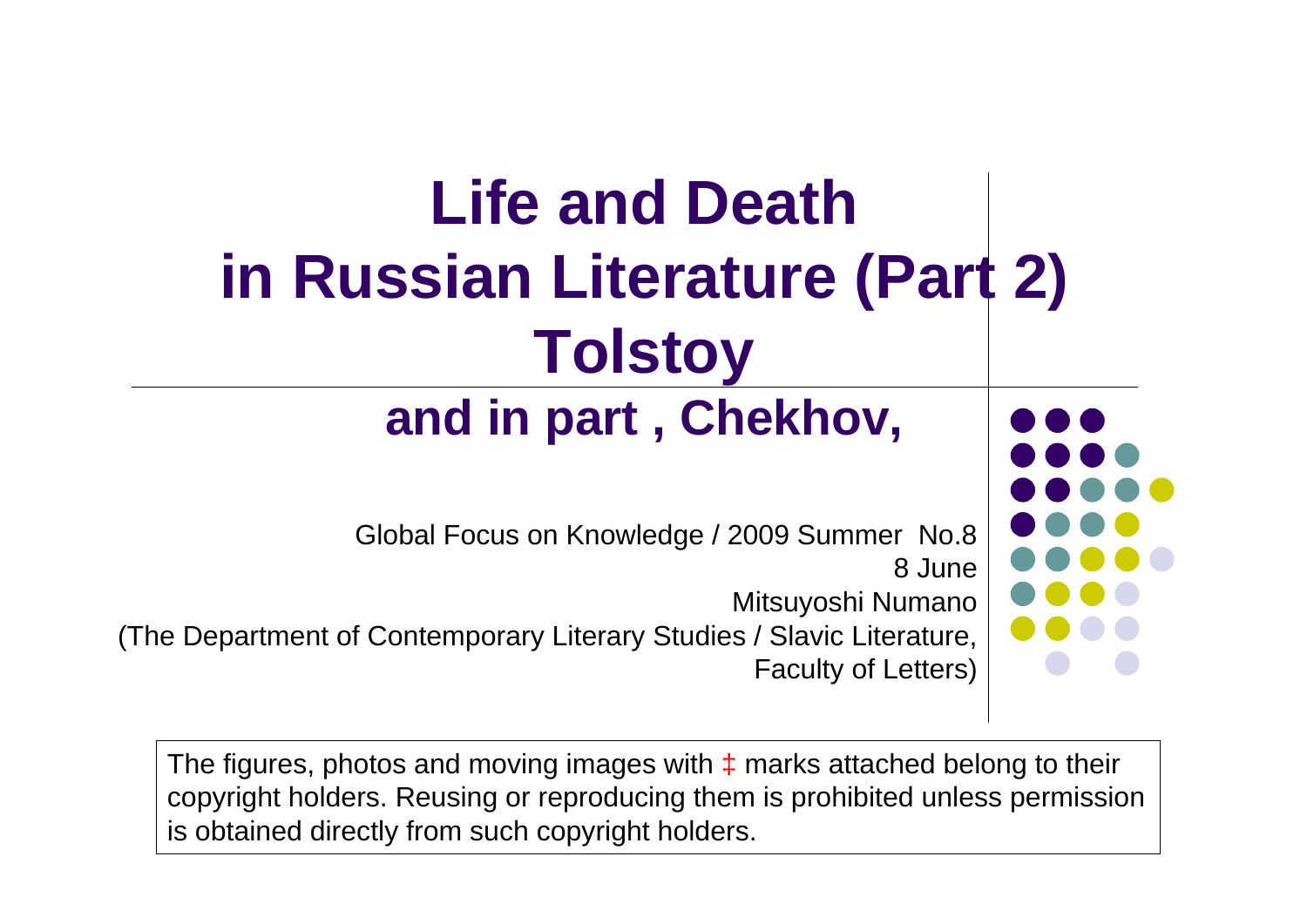

#### **Lev Nikolaevich Tolstoy**

• Лев Николаевич ТолстойLev Nikolaevich Tolstoy (Tolstoi) 28 August 1828 (Bunsei 11) ~  $\bullet$ 7 November 1910 (Meiji 43)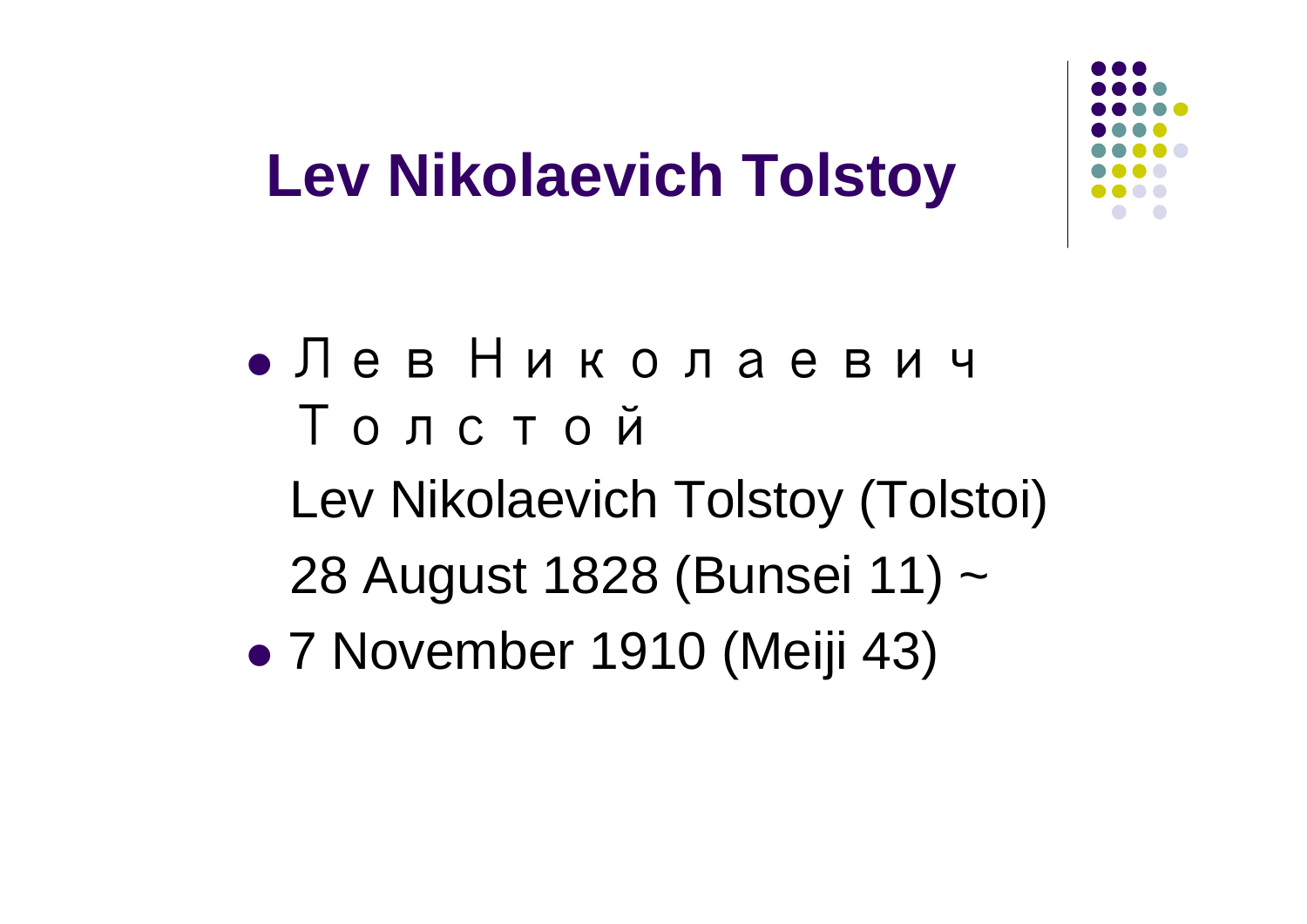#### **Portrait by Ivan Kramskoy (1873) The State Tretyakov Gallery, Moscow**

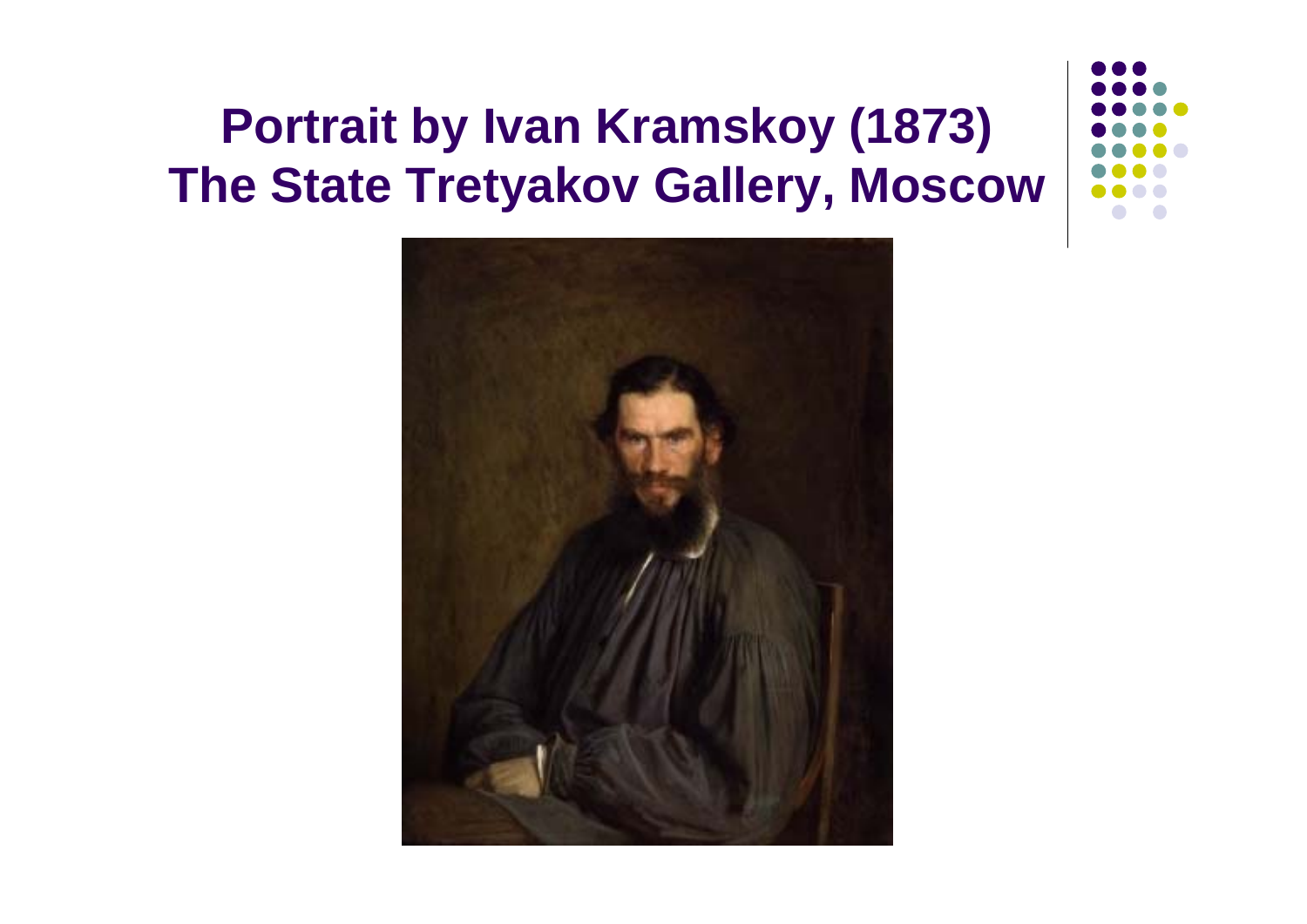#### **Tolstoy, in his Later Years (1900s)**

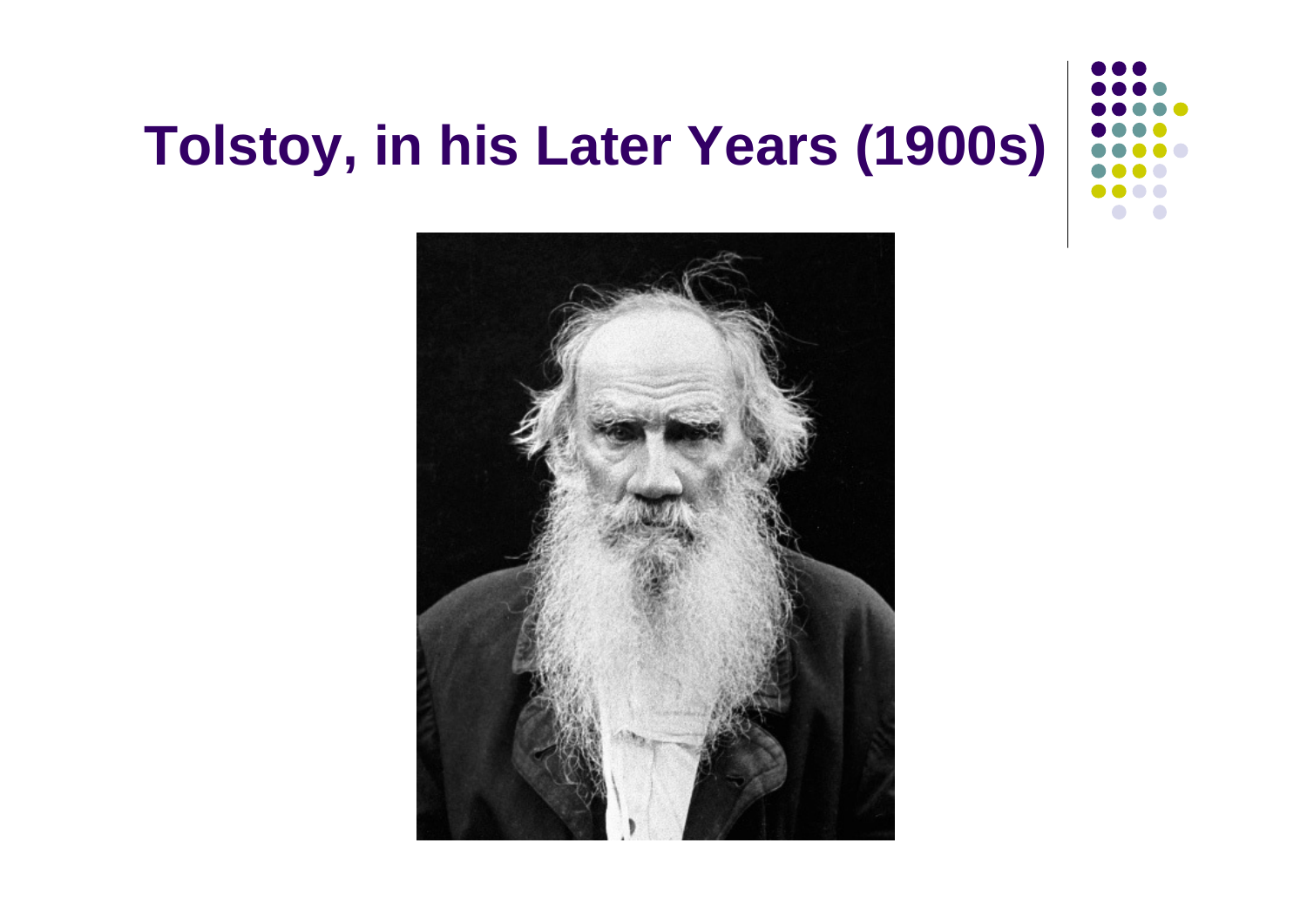#### **Dostoevsky and Tolstoy The Two Giants of World Literature (1)**



- Dmitry Merezhkovsky. *Tolstoy and Dostoevsky*. 1901-02
	- Dostoevsky: "a seer of the spirit"
	- Tolstoy: "a seer of the flesh"
- George Steiner. *Tolstoy or Dostoevsky*. 1959
	- Dostoevsky: the continuity of a tragic world view from Oedipus Rex
	- Tolstoy: the epic tradition from Homer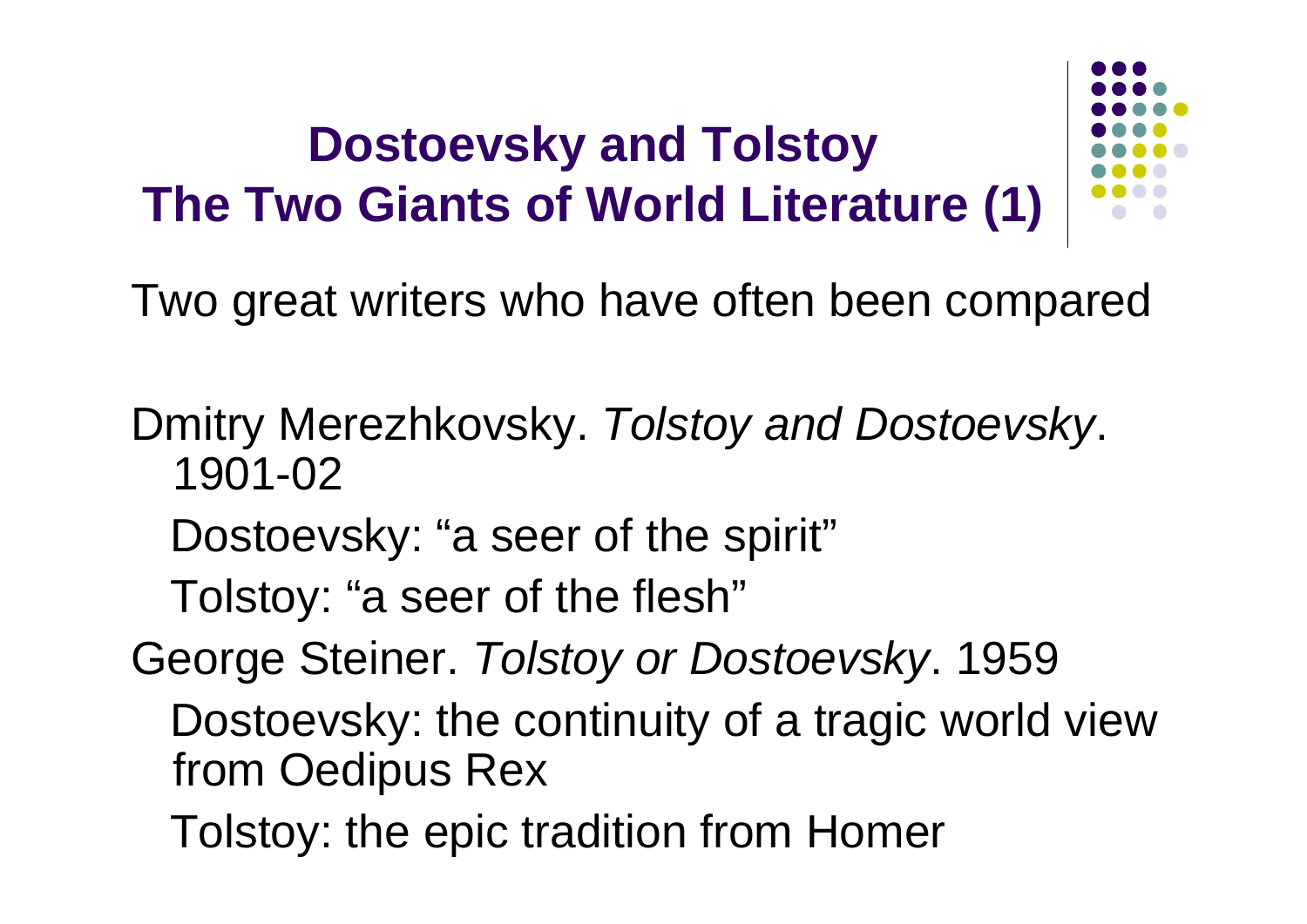#### **Dostoevsky and Tolstoy The Two Giants of World Literature (2)**

**• Isaiah Berlin.** *The Hedgehog and the Fox: An Essay on Tolstoy's View of History*. 1953

The fragment of verse by the ancient Greek poet Archilochus

- "The fox knows many things, but the hedgehog knows one big thing."
- Dostoevsky: hedgehog
- Pushkin: fox
- Then, how about Tolstoy? He is diagnosed as a fox who imagined himself a hedgehog (according to Berlin's hypothesis).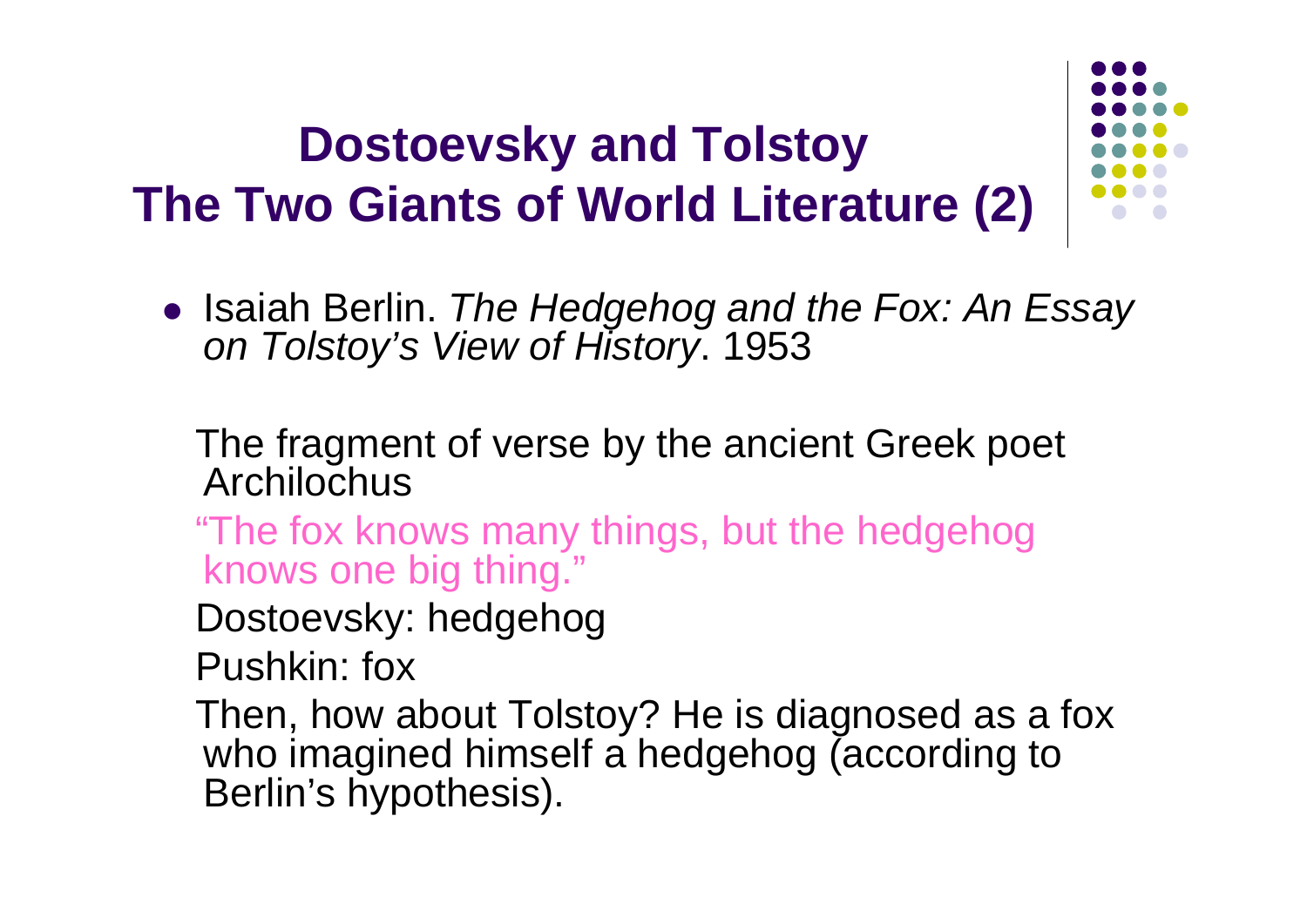# **Tolstoy's Life and Career (1)**

- 
- 1828 Tolstoy is born in Yasnaya Polyana, in Tula Province, the fourth son of Count Tolstoy.
- 1847 Tolstoy leaves Kazan University without a degree. He returns to Yasnaya Polyana planning to manage his estate. He enrolls at the St. Petersburg Academy of Military Engineering.
- 1852 Tolstoy is appointed a subaltern of artillery. He publishes *Childhood*, which gains immediate notice. ("the dialectics of the soul")
- 1854 Tolstoy is sent to Sevastopol as an artillery officer.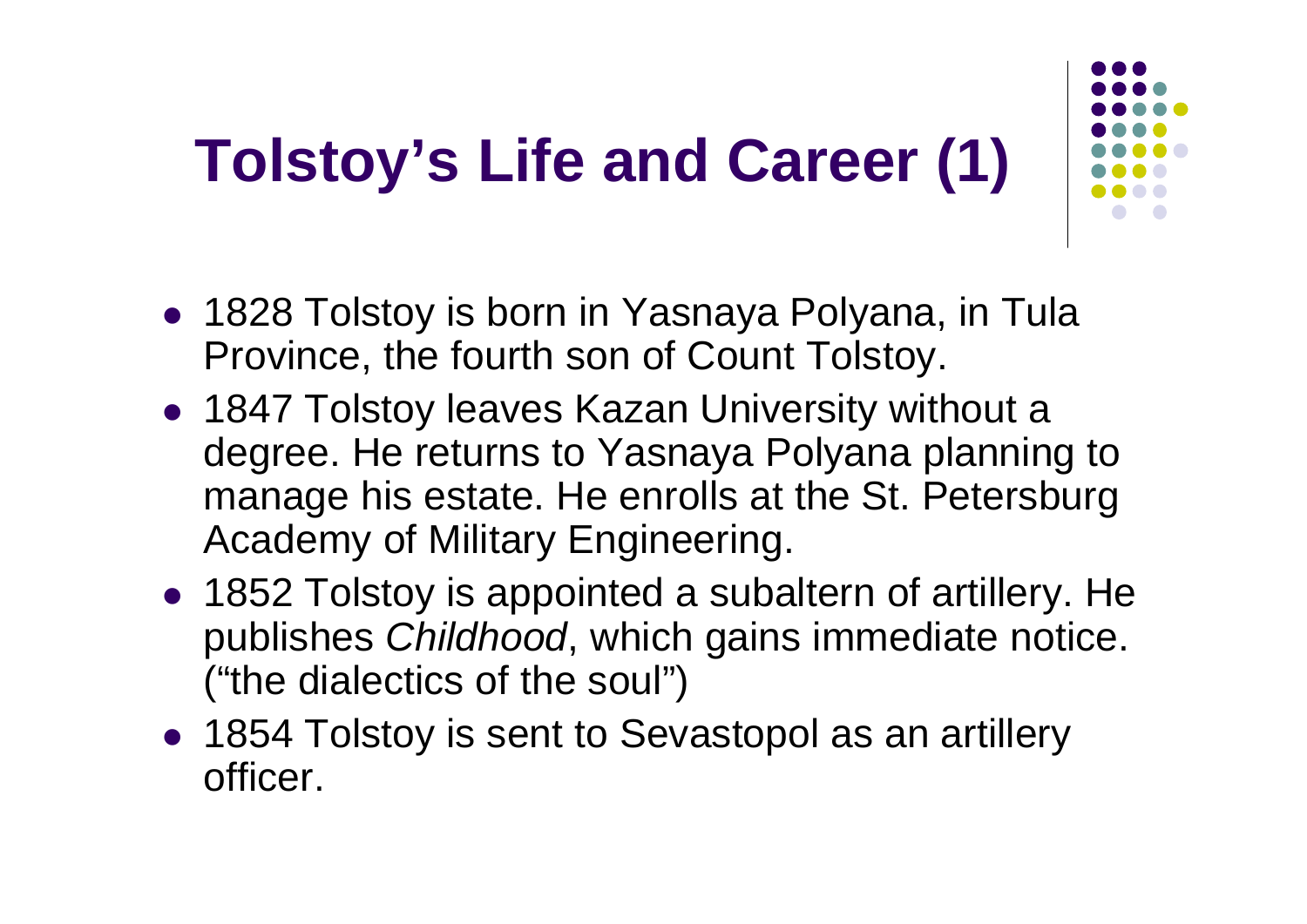# **Tolstoy's Life and Career (2)**

- 
- **1855 Tolstoy publishes Sevastopol in December** and *Sevastopol in May.*
- **1862 Tolstoy begins writing the novel,** *War and Peace*, which is completed in 1869.
- **1873 Tolstoy begins writing the novel, Anna** *Karenina*, which is completed in 1878.
- From the1880s, after the "conversion", Tolstoy develops his new radical faith known as Tolstoyanism and increasingly begins to reject secular literature.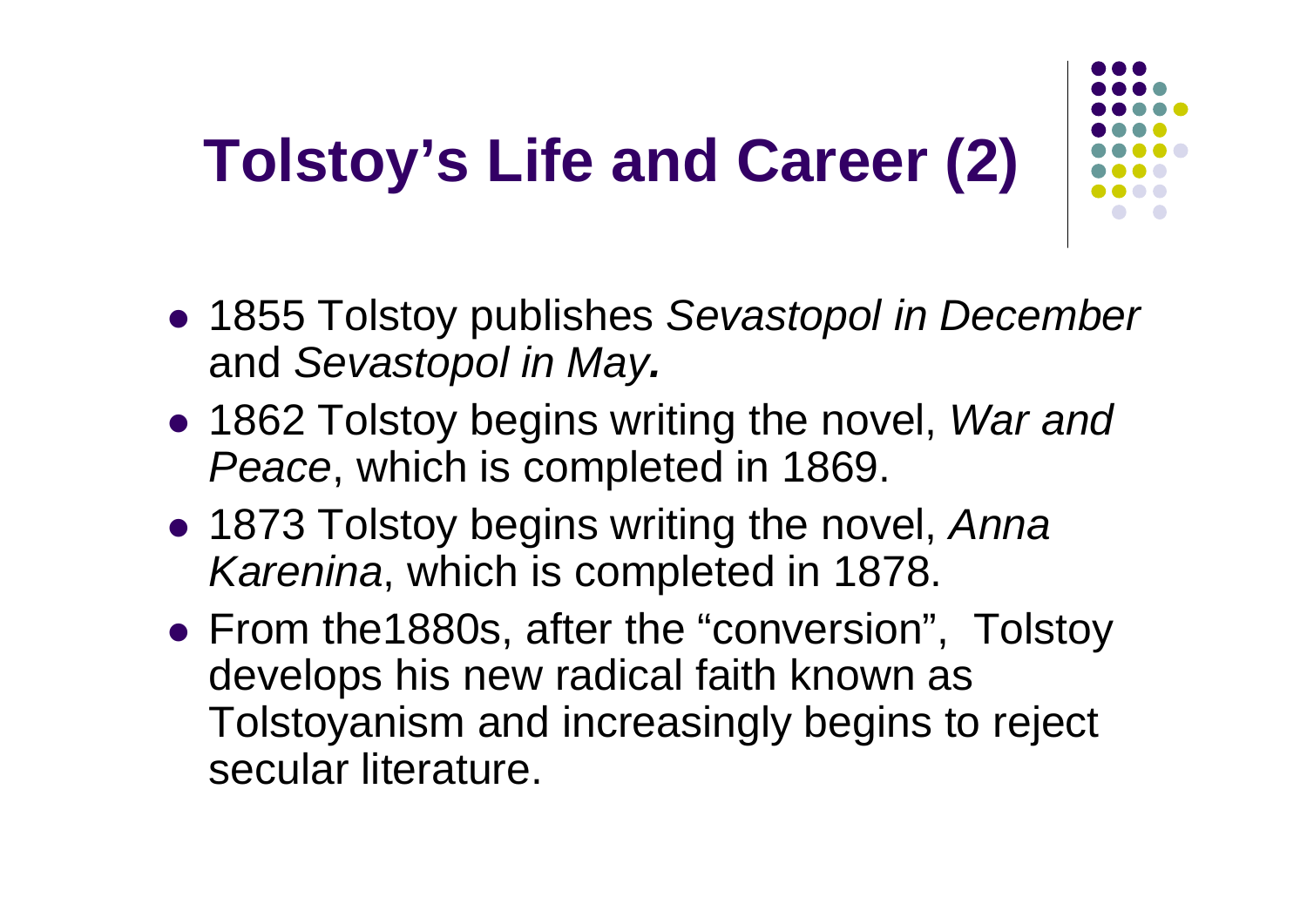# **Tolstoy's Life and Career (3)**

- $\bullet$ 1886 *The Death of Ivan Ilyich*
- z 1886 *Ivan the Fool*
- z 1889 *The Kreutzer Sonata*
- $\bullet$  1891 Tolstoy renounces the copyright of all his works written after 1881.
- $\bullet$ **• 1897 Tolstoy supports the Doukhobors** who are being persecuted.
- z 1898 *What Is Art?*
- $\bullet$  1899 Tolstoy publishes *Resurrection* in order to assist the Doukhobors financially, dedicating the proceeds from the novel.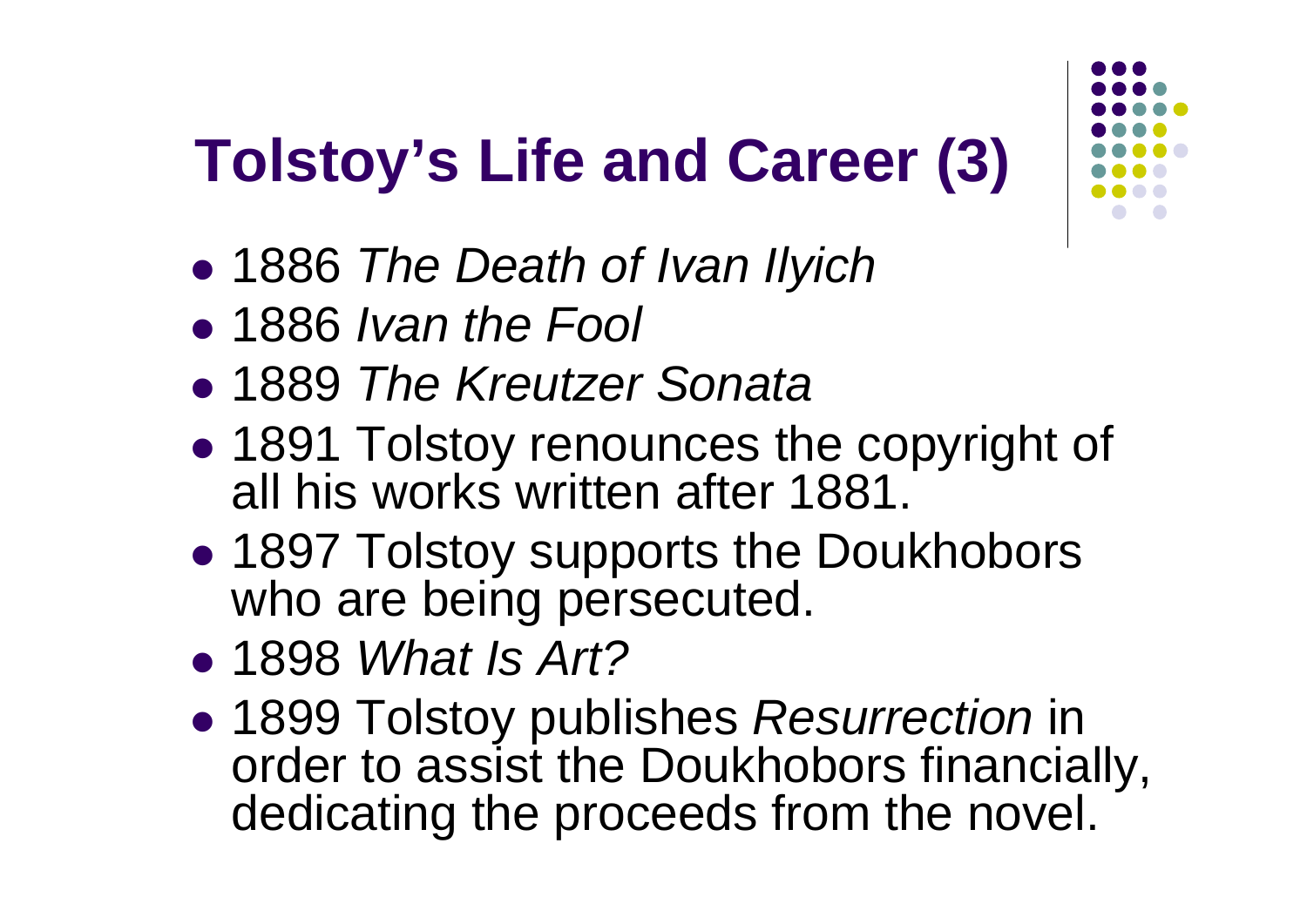# **Tolstoy's Life and Career (4)**



- 1901 Tolstoy is excommunicated from the Russian Orthodox Church.
- 1904 During the Russo-Japanese War, Tolstoy condemns the war and writes the letter, *Bethink Yourselves.*, to the Tsar and the Japanese Emperor.
- z 1906 The article, *I Cannot Keep Silence* (against the death penalty)
- 1910 Tolstoy leaves his home incognito. Along the way, he contracts pneumonia and dies at Astapovo station on the Ryazan-Ural railroad. The international press reports on his death.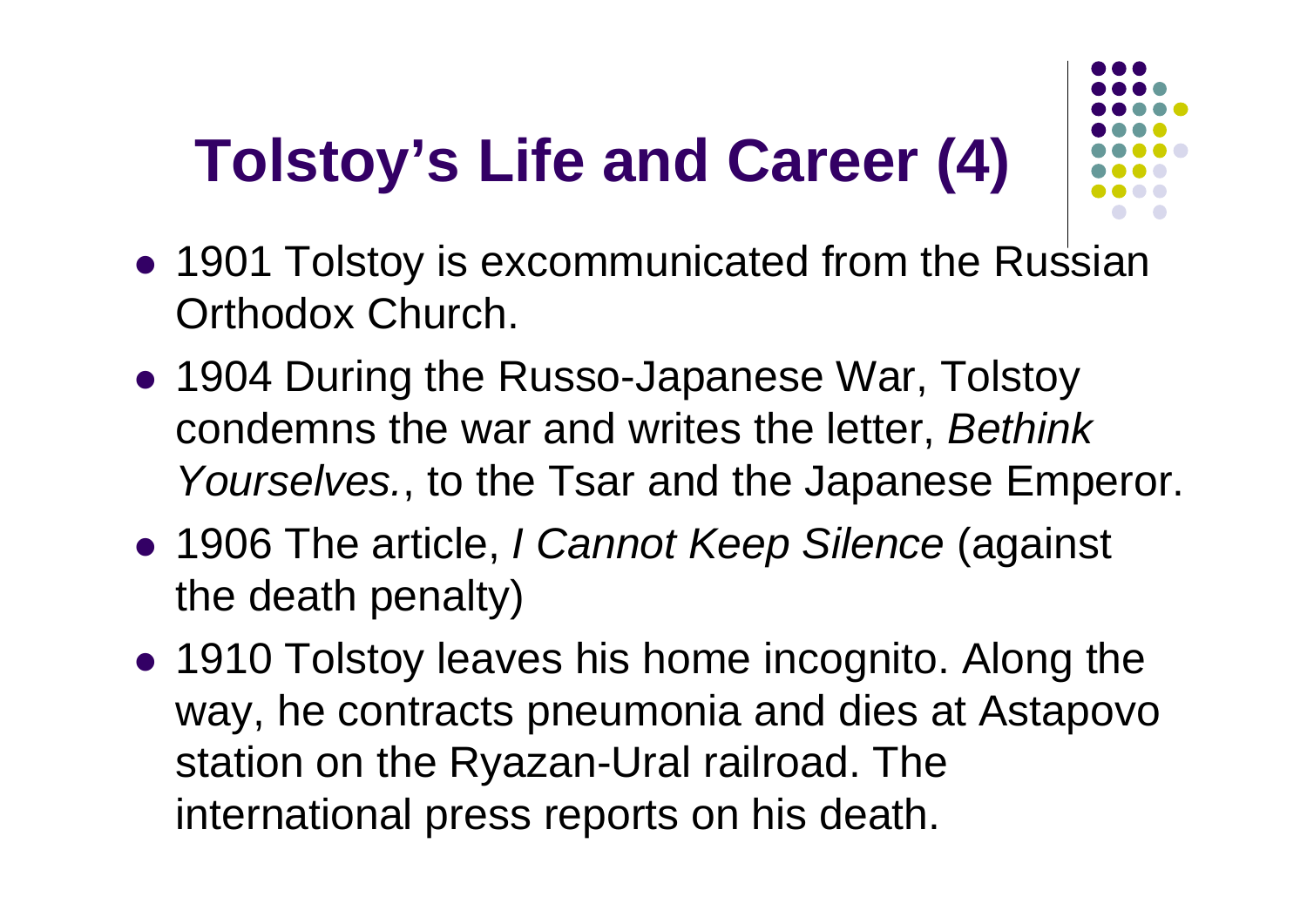#### **The Experiences with Death at Sevastopol (1)**

- 
- In 1851, Tolstoy entered the army and took part in campaigns against the native tribes in Kavkaz.
- In 1852, Tolstoy requested transfer to Sevastopol, where one of the bloodiest battles of the Crimean War took place. He served at the fourth bastion, the hottest area in the conflict.
- **Sevastopol in December and Sevastopol in May are the** short stories based on his experiences there.
- His experiences in battle helped stir his subsequent pacifism.
- Cf. The British nurse Florence Nightingale dedicated herself to helping the wounded soldiers during the Crimean War. (The International Committee of the Red Cross' founder, Henri Dunant, claimed that his idea had been influenced by her.)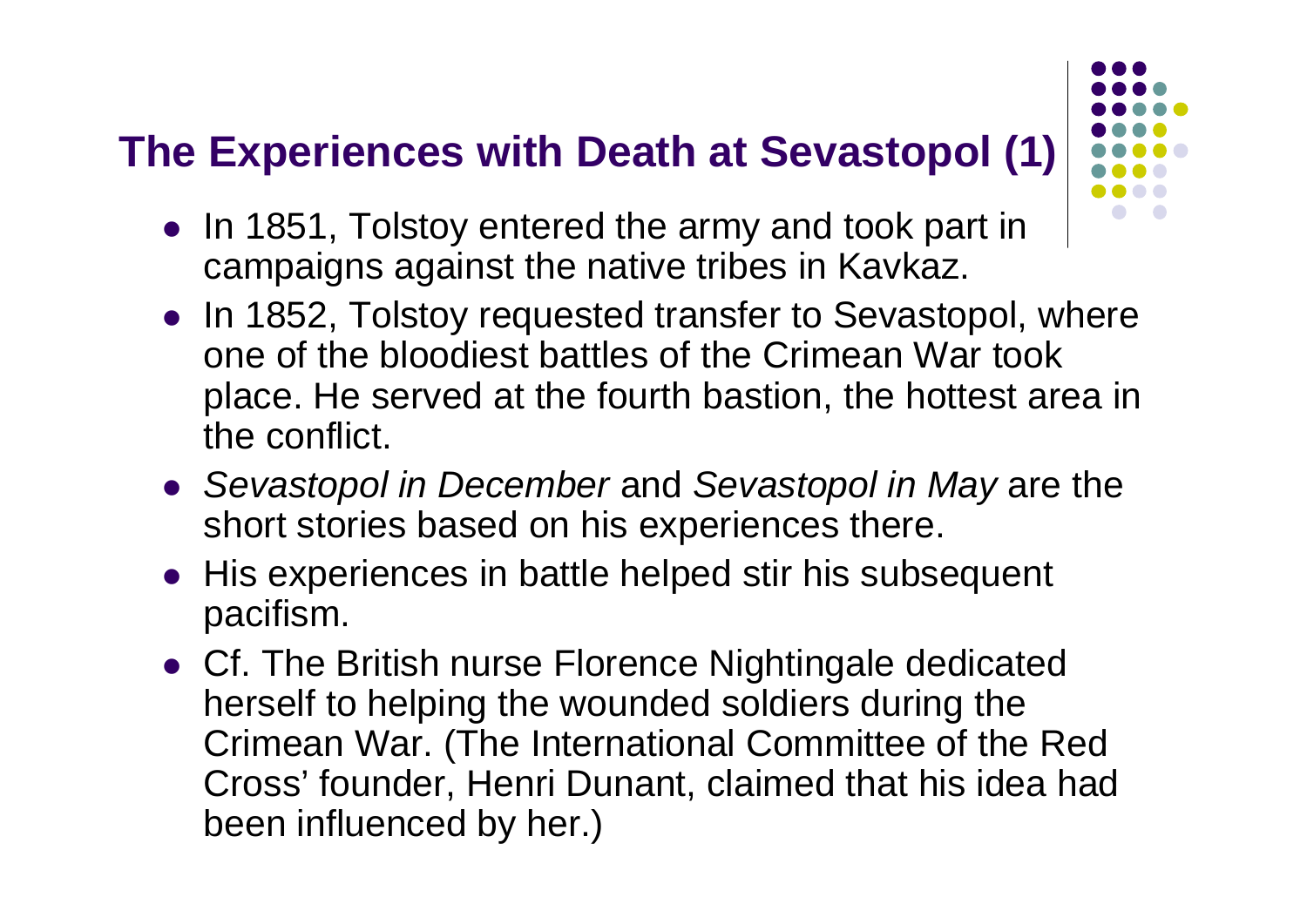#### **The Experiences with Death at Sevastopol (2)**

- z *Sevastopol in May*
- The description of a soldier's stream of consciousness in the instant before he is killed by a bomb.
- "A glacial terror, which stifled every thought, every sentiment, took possession of his soul. He hid his face in his hands.
- $\bullet$  Another second passed, during which a whole world of thoughts, of hopes, of sensations, and of souvenirs passed through his mind."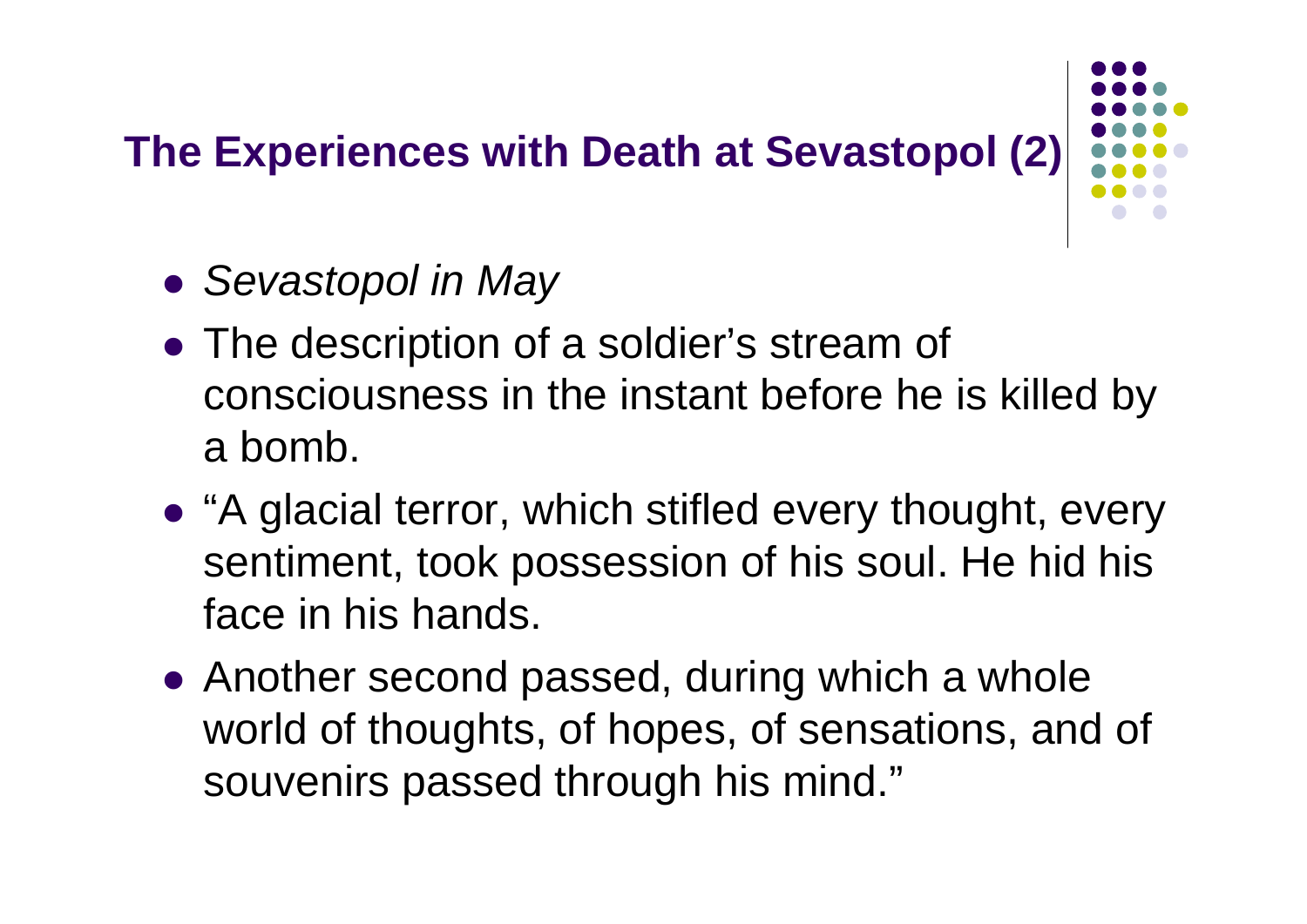#### **The Fear of Death at Arzamas**



- In 1869, on trip to Penza Province, Tolstoy stopped overnight at a hotel in Arzamas, where he suffered an inexplicable attack of fear of death.
- $\bullet$  A letter to his wife

"Something unusual happened to me. It was two o'clock in the morning. I was terribly weary; I really wanted to sleep, and nothing was hurting me. But suddenly I was seized by despair, fear, and terror such as I have never before experienced. (…) I have never experienced such an excruciating feeling, and I hope to God no one else experiences it." (→In later life, Tolstoy described this night in an unfinished story entitled *Notes of a Madman*.)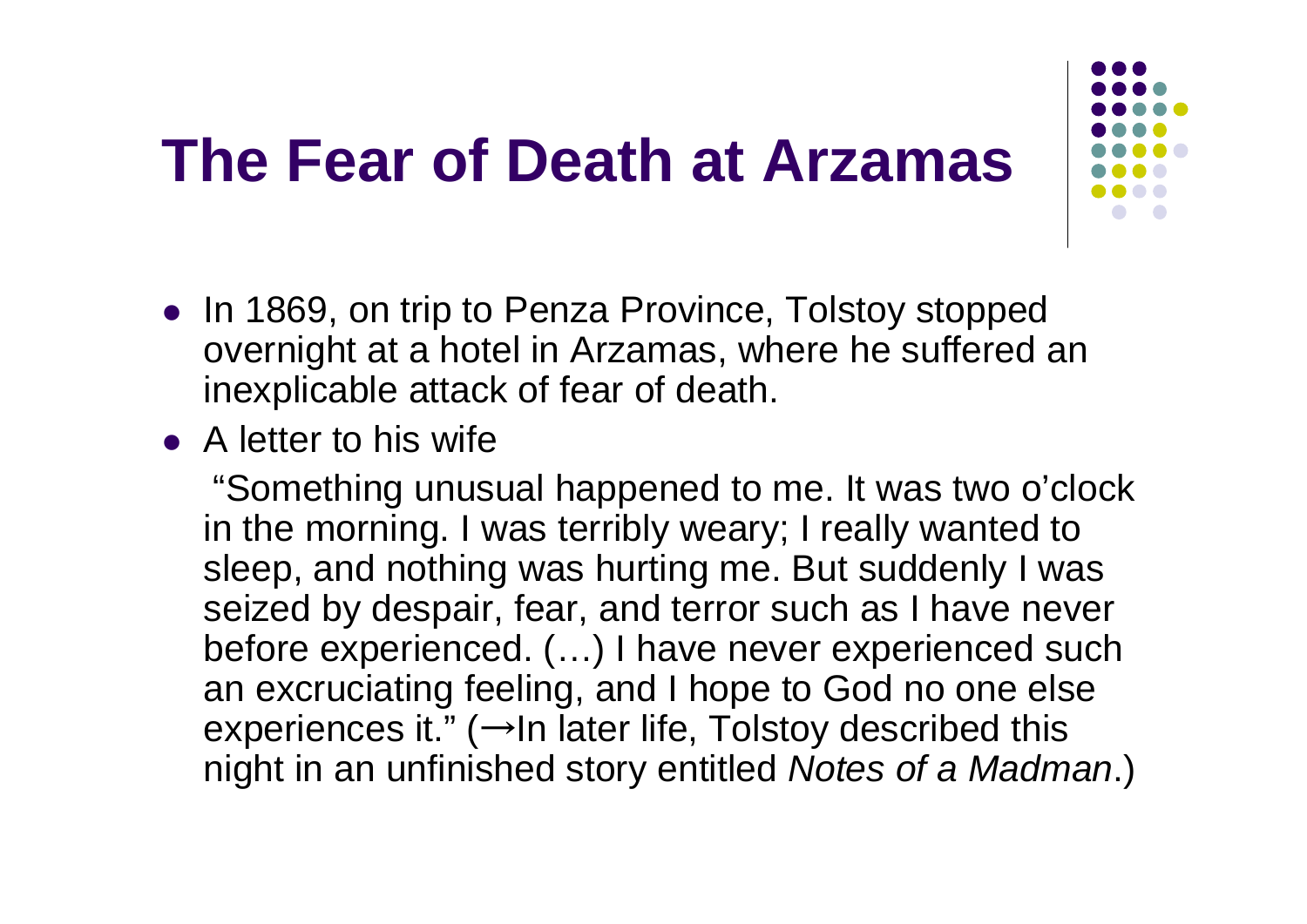## **Reading** *War and Peace* **(1)**

- The outline of the novel
- Title: War and Peace / Война и мир
- $\bullet$  The novel is about both the historical tale of wars and the story of "peaceful" life (particularly that of aristocratic families; their social life, romance, and family life) described against the background of the Napoleonic Wars (Napoleon's Invasion of Russia, better known in Russia as "the Patriotic War") in 1812.
- Principal characters
- **Prince Andrew Bolkonsky**
- Count Pierre Bezukhov
- Natasha, the daughter of the Rostov family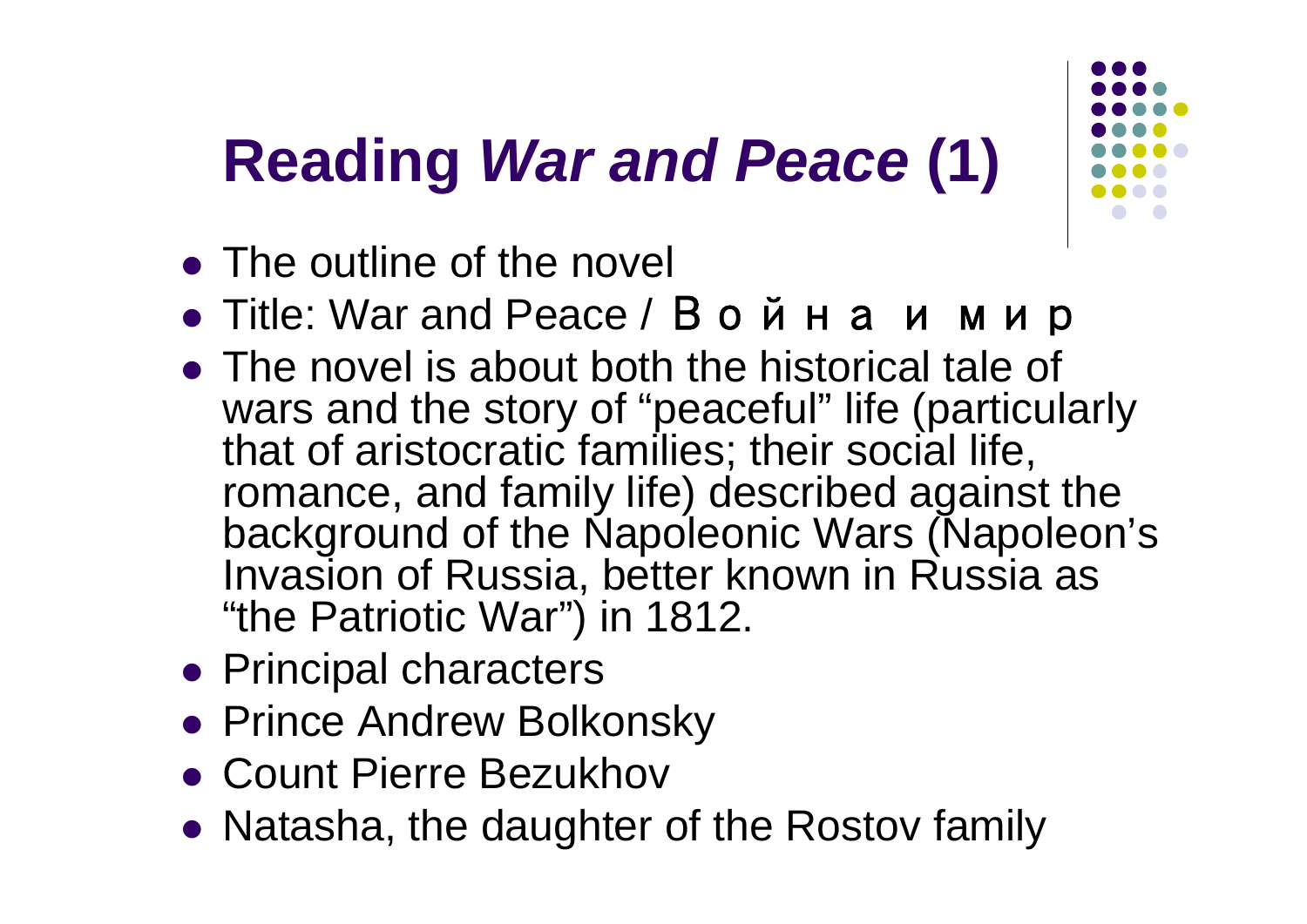### **Reading** *War and Peace* **(2)**

- 
- $\bullet$ • A "monster" of a novel that encompasses the entirety of life and death.
- $\bullet$  Tolstoy writes that *War and Peace* "is not a novel, even less is it a poem, and still less an historical chronicle. *War and Peace* is what the author wished and was able to express in the form in which it is expressed."
- $\bullet$ • Henry James refers to Tolstoy's novels as "loose baggy monsters".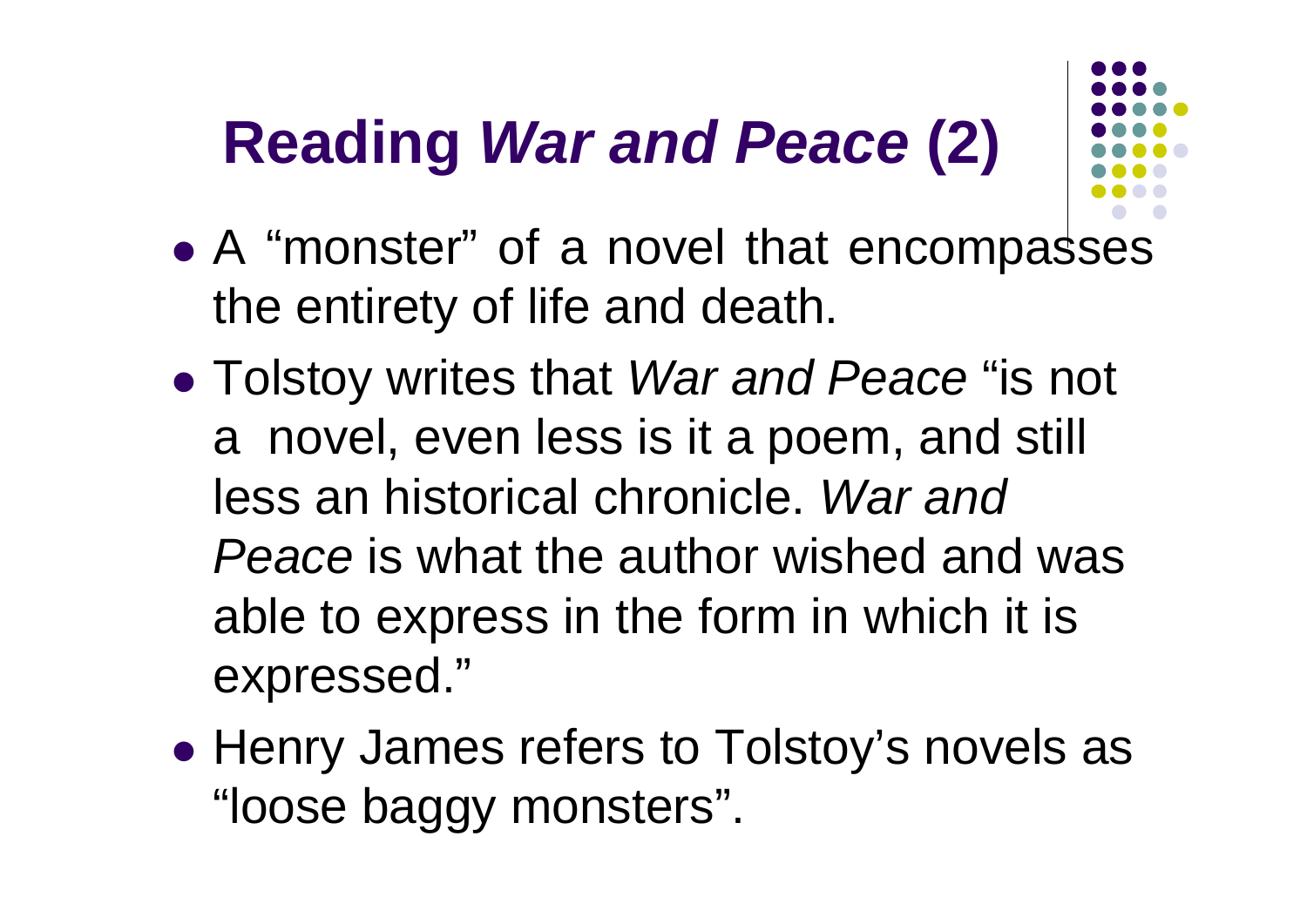# **Reading** *War and Peace* **(3)**



The privileged moment of life and death ― the moment of revelation

Prince Andrew Bolkonsky, who suffers a near fatal wound at the Battle of Austerlitz (1805), saw the "everlasting sky" in the face of death.

"Above him again was the same lofty sky with clouds that had risen and were floating still higher, and between them gleamed blue infinity. (…) at that moment Napoleon seemed to him such a small insignificant creature compared with what was passing now between himself and that lofty infinite sky with the clouds flying over it."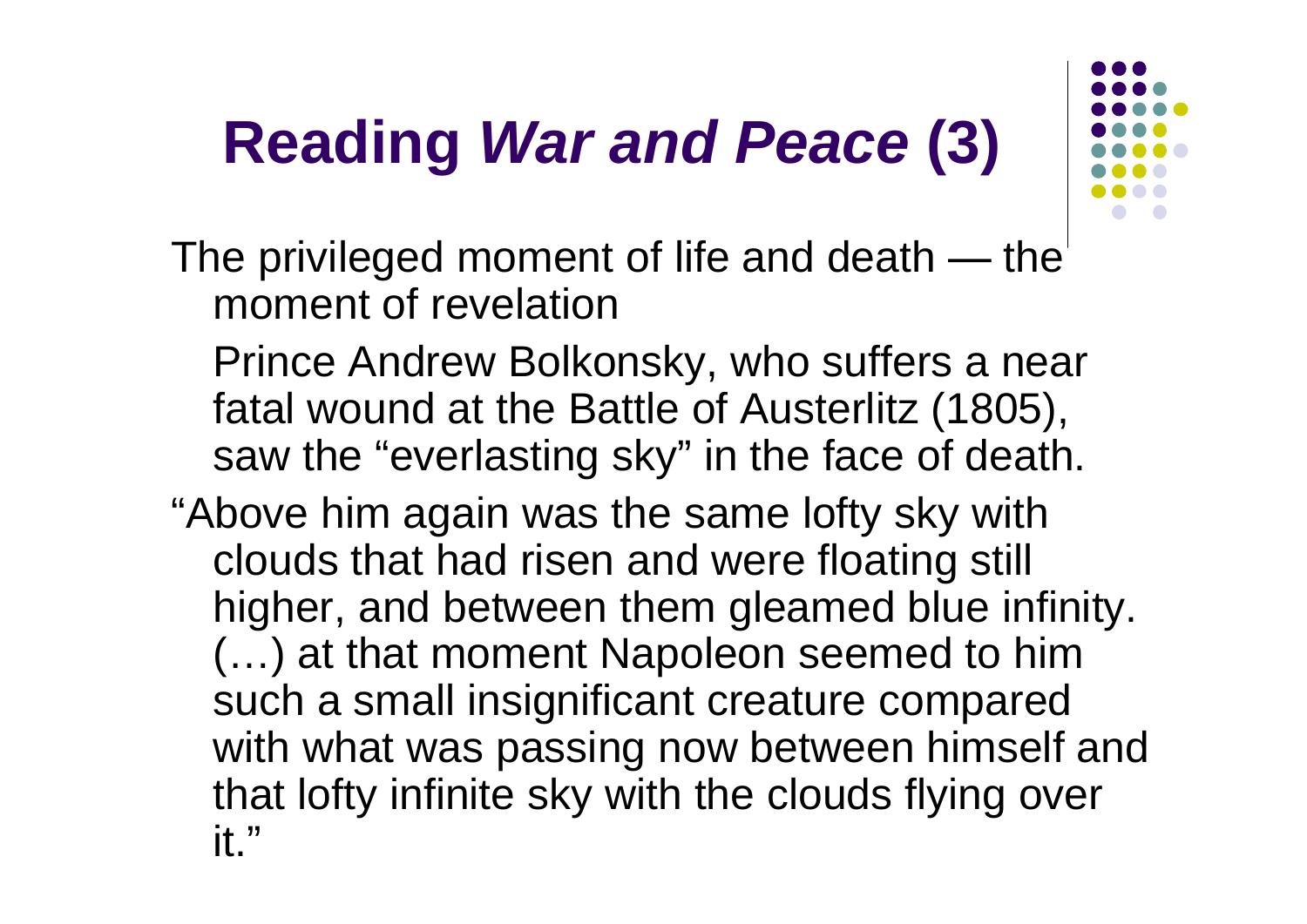#### **The influence on Japanese writers**

- $\bullet$  In *The Story of a Head That Fell Off* (1917) by Akutagawa, the central character of this story, a Chinese soldier, who suffers a near fatal wound of a Japanese cavalryman's sword thrust, looks up the deep blue sky with deep emotion.
- **War and Peace had a direct influence on** Akutagawa, who was reading the novel at that time.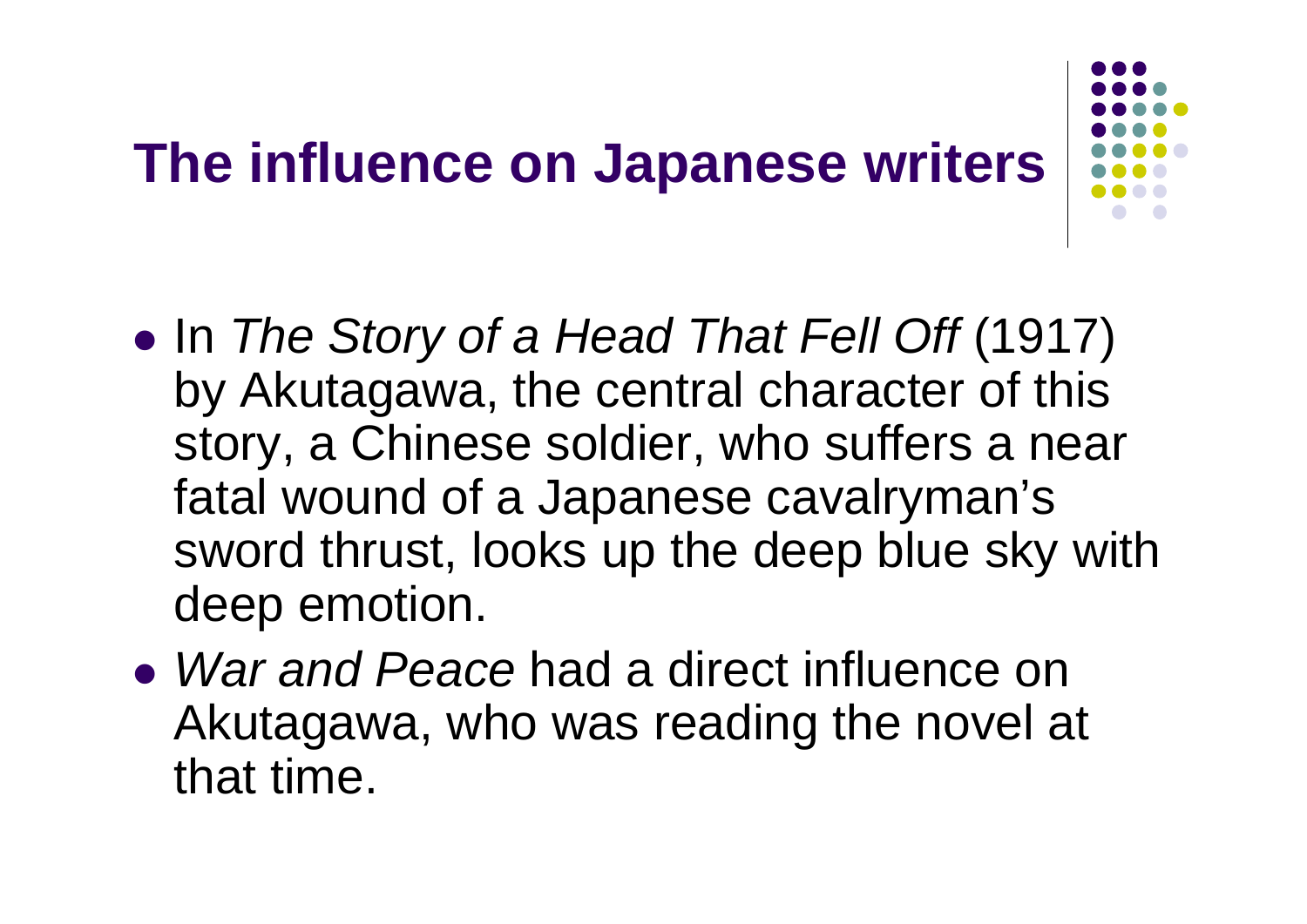#### **Reading** *War and Peace* **(4)**



A supreme example of the realist novel

- ("the omniscient point of view")
- The detail: the accuracy of metonymic detail
- The larger cosmic rhythm
- The technique used by Tolstoy: the defamiliarization (ostranenie странение)
	- (the concept developed by Viktor Shklovsky,
	- a literary critic and theoretician of Russian Formalism)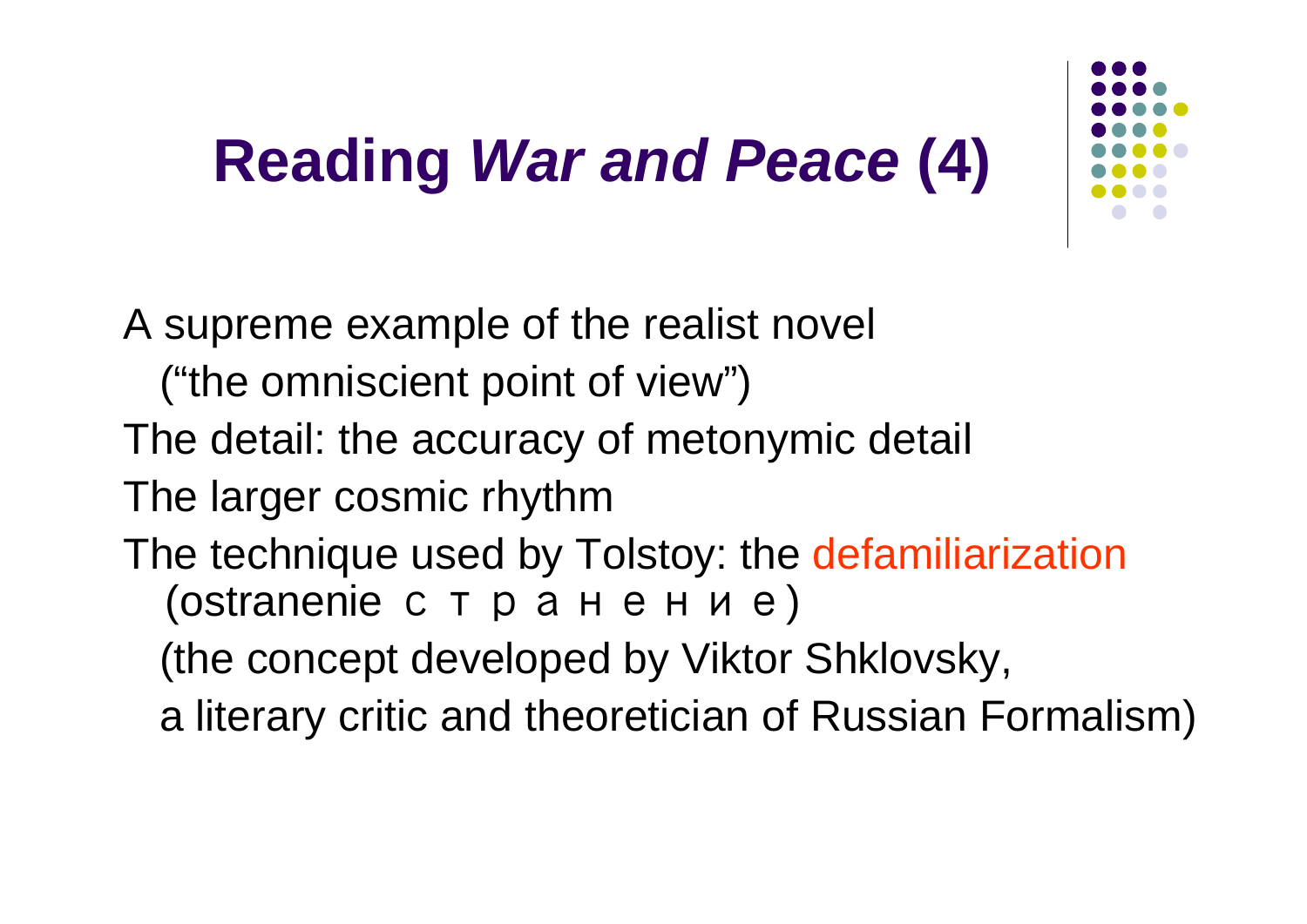#### **Reading** *War and Peace* **(5)**

- The change in the heroine, Natasha, in the epilogues
- Natasha had married in 1813, and in 1820 already had three daughters and a son.
- "In her face there was none of the ever-glowing animation that had formerly burned there and constituted its charm. Now her face and body were often all that one saw, and her soul was not visible at all. All that struck the eye was a strong, handsome and fertile woman. (…) At the rare moments when the old fire kindled in her handsome fully-developed body she was even more attractive than in former days."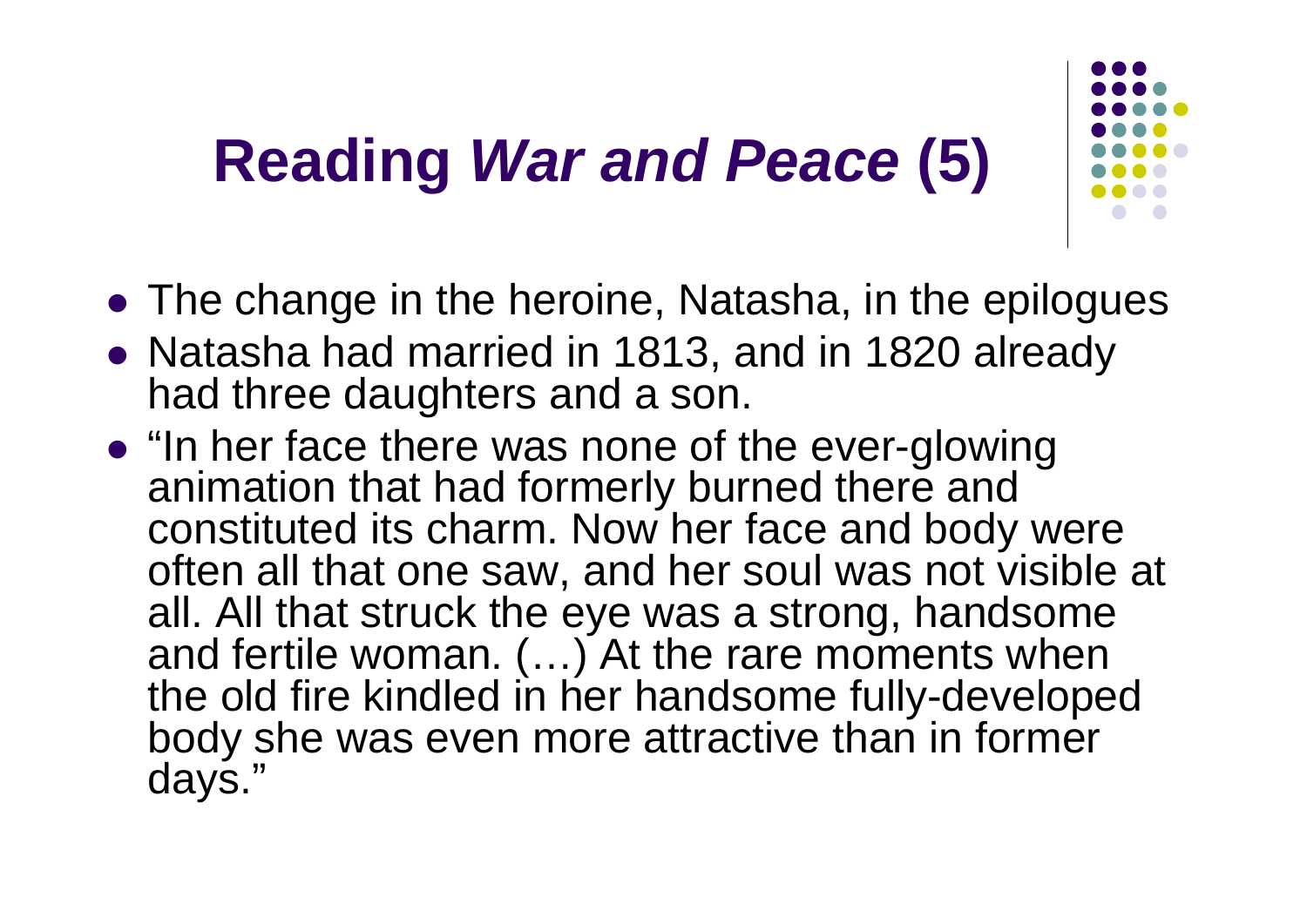

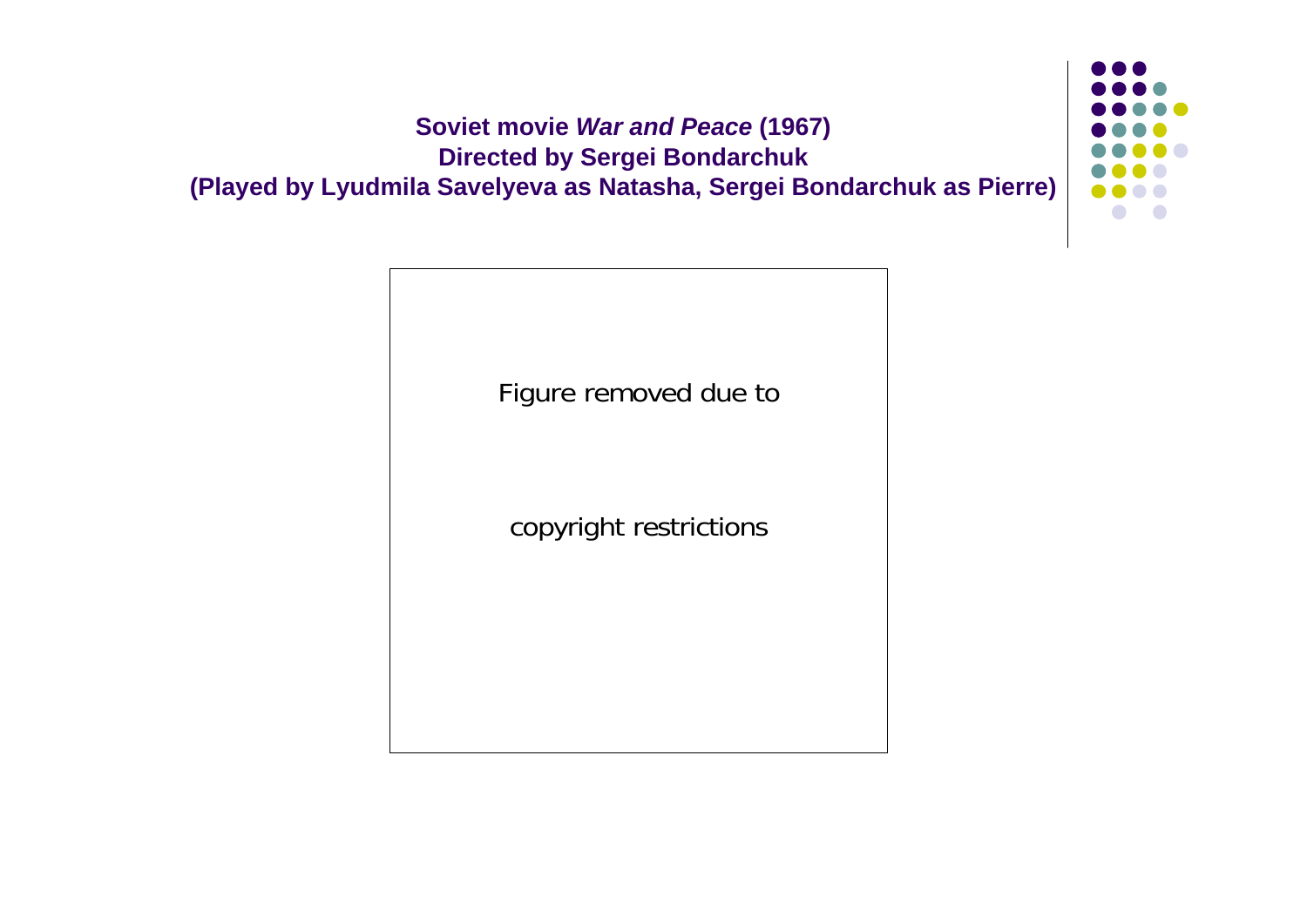## **Reading** *Anna Karenina* **(1)**

- The outline of the novel
- The best classic "novel of adultery"?
- A young married woman Anna, who possesses irrepressible vitality.
- Anna's husband is an important government official Karenin, twenty years her senior.
- A cavalry officer Vronsky, who embarks on a passionate affaire with Anna.
- Levin, a stand-in for Tolstoy himself, struggles to find the meaning of life but comes to lead a happy married life with Kitty.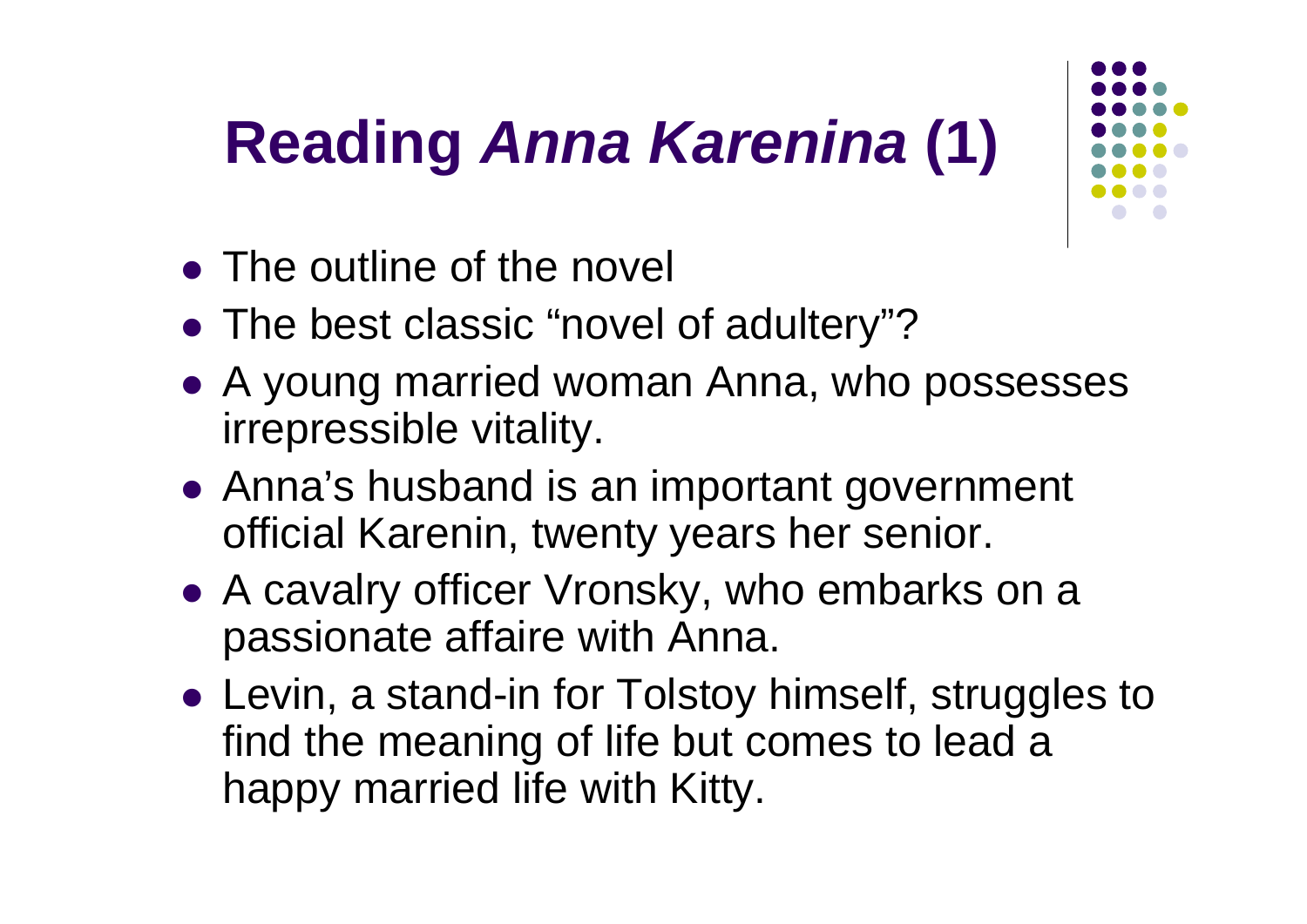# **Reading** *Anna Karenina* **(2)**

- 
- $\bullet$ The meaning of the epigraph "Vengeance is mine, I will repay."
- $\bullet$ Source: the Old Testament (Deuteronomy 32:35)
- $\bullet$ The Word of God delivered by Moses

"To me belongeth vengeance and recompence; their foot shall slide in due time: for the day of their calamity is at hand, and the things that shall come upon them make haste."

• What should the interpretation of the epigraph be like? What was Tolstoy's intention in using this?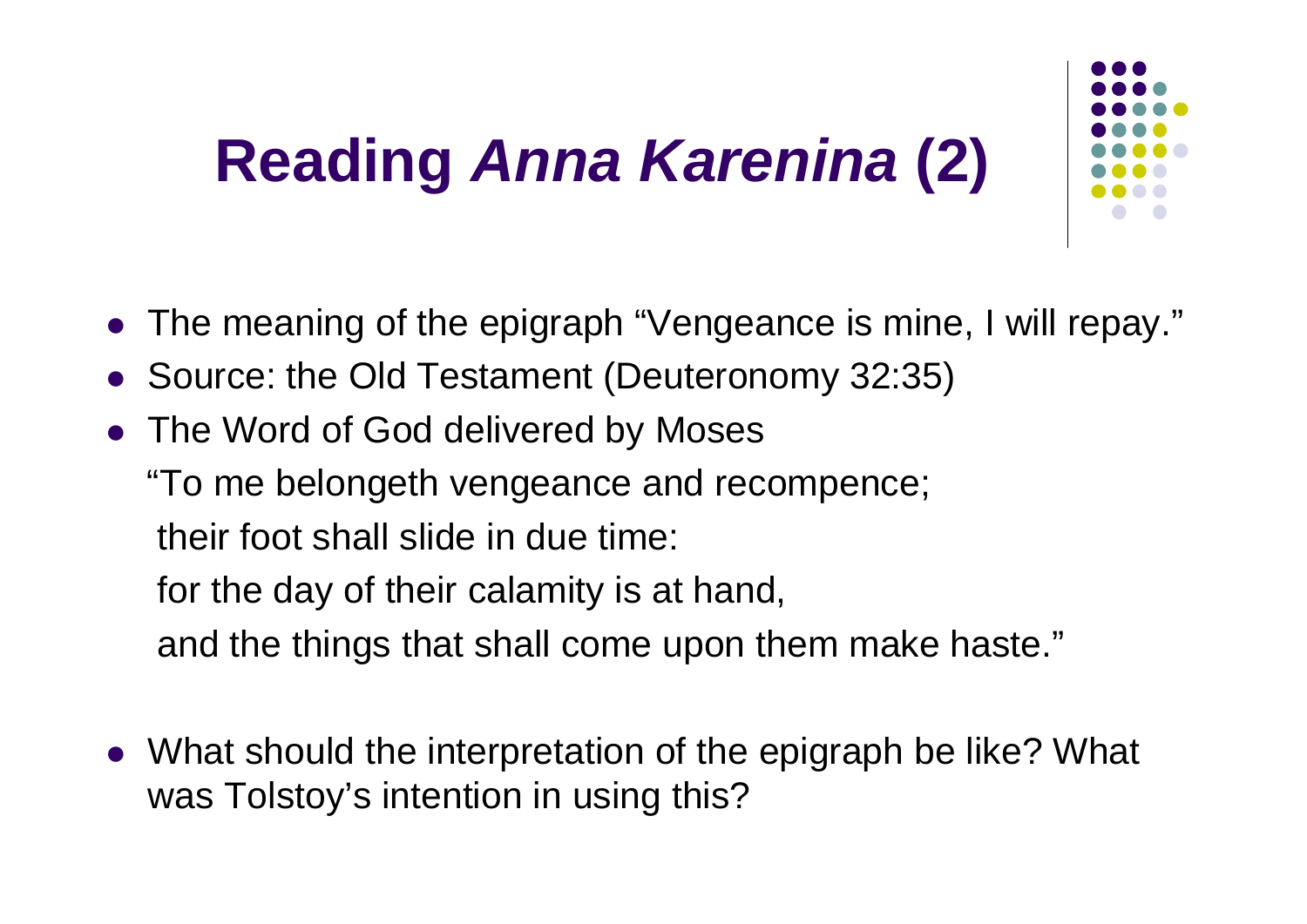# **Reading** *Anna Karenina* **(3)**



The death and life foreground in the novel

• The death of Levin's brother and Kitty's pregnancy (Levin's wife)

 $\rightarrow$ The cycle of death and life

- Struggling to find the meaning of life, Levin comes to take a view that *the God is the ultimate purpose* of life, which leads to a happy married life. He feels happiness working side-byside with his farmers.
- Bringing ruin on herself, Anna is driven to commit suicide on the railroad tracks in the end. Does her death come as a punishment? A punishment from whom?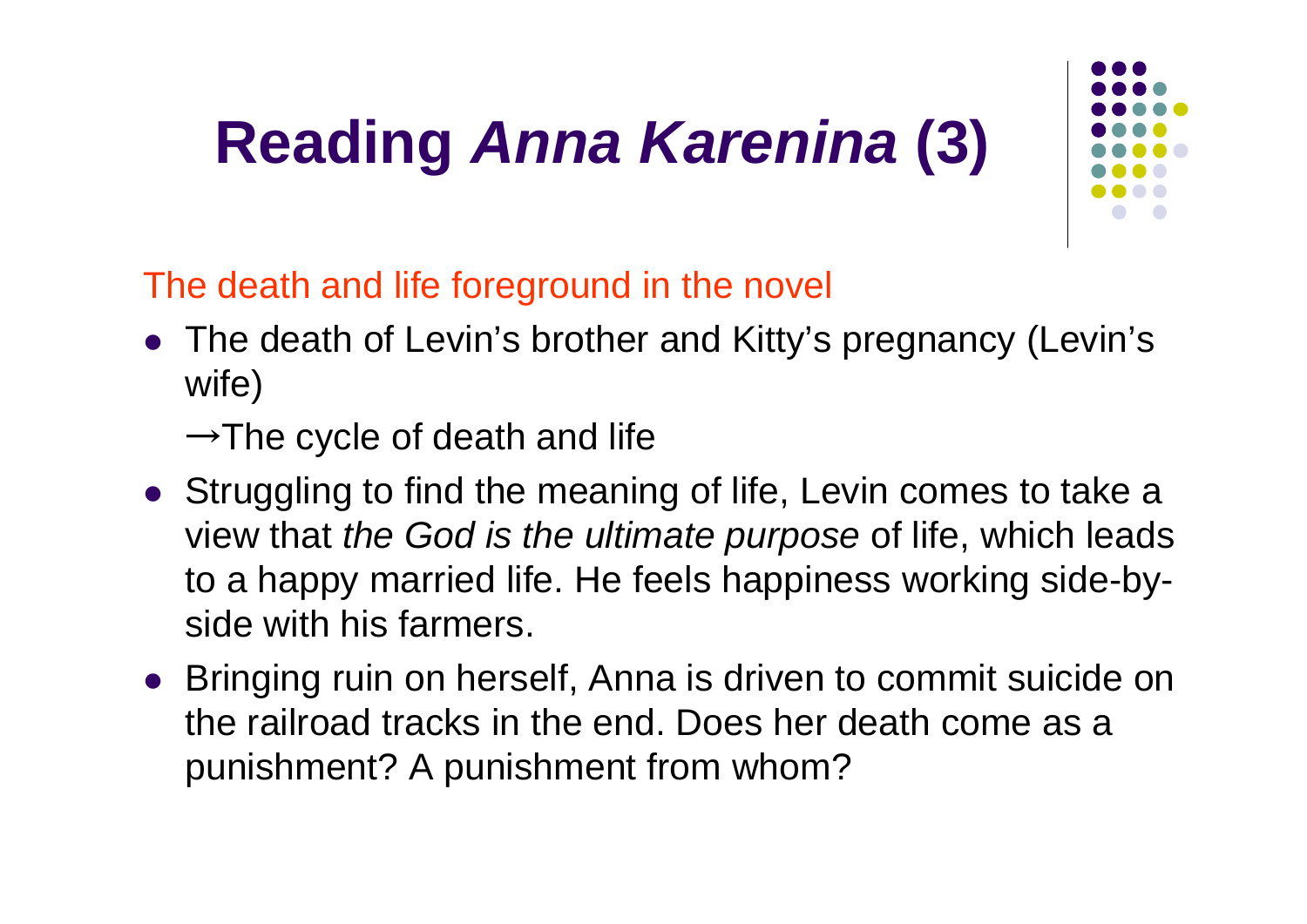### **Reading** *Anna Karenina* **(4)**



The fundamental contradiction in Tolstoy He wanted to make himself as a hedgehog?

Coexisting contradictions: intention to control life unitarily based on ethical thought crossed with a vital spirit intent on experiencing the various joys of life.

- ・The struggle between the "flesh" and "spirit", and the triumph of "flesh" over "spirit"
- The contrast between the pure love in the family life of Levin and Kitty and the carnal love of Anna and Vronsky that inevitably brings them to ruin.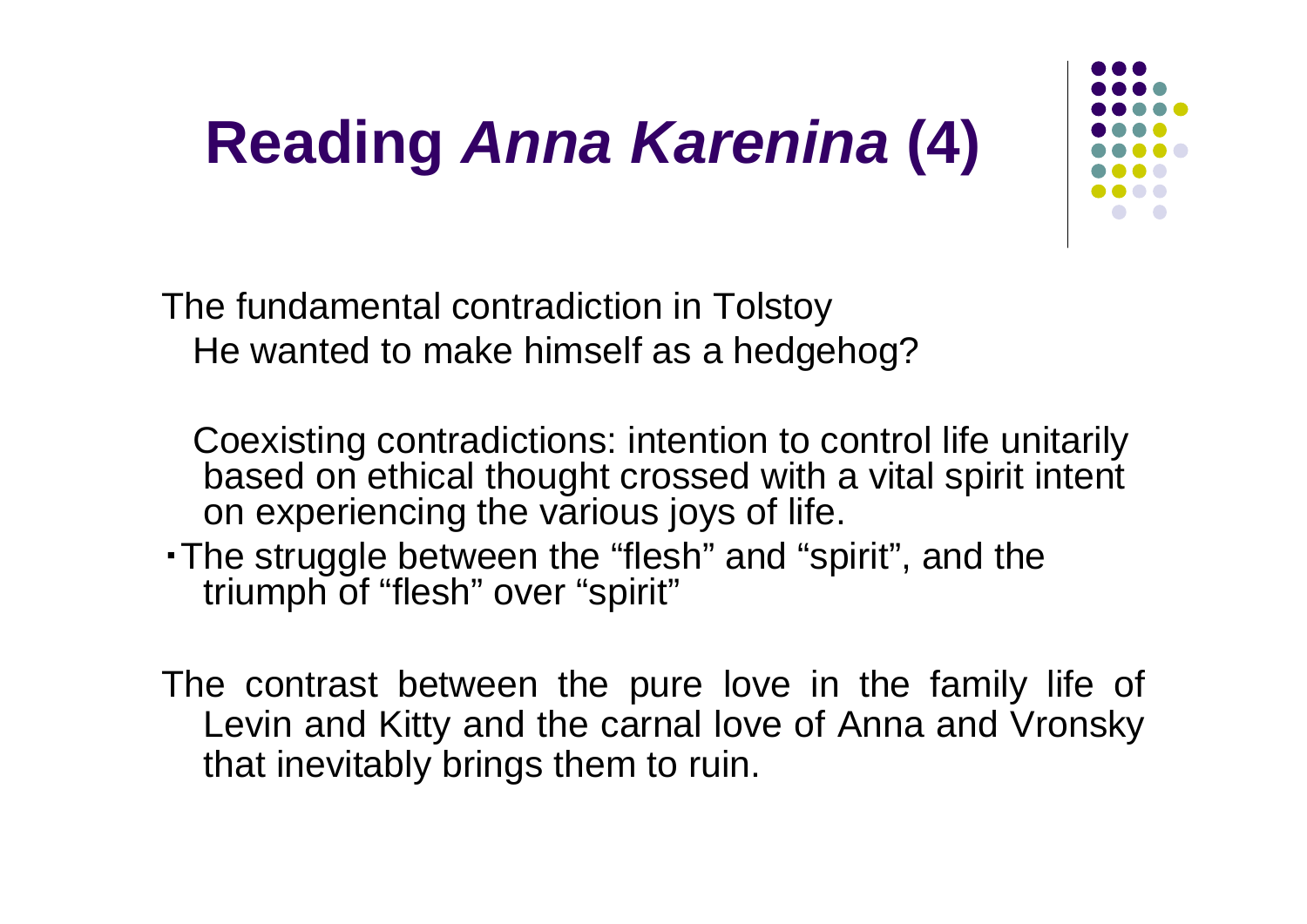# **Reading** *Anna Karenina* **(5)**

- 
- $\bullet$  The change in Tolstoy's attitude toward Anna in the course of the book?
- At first, Tolstoy did not make Anna beautiful and saw her as an incarnation of lechery.
- $\bullet \rightarrow A$  woman who should be condemned in the name of morality
- $\bullet\,$  Her husband Karenin was initially portrayed as an honorable man.
- As she appears at the end of the novel, Anna is quite different from how she was originally conceived to be. Her name is even used as the title of the novel.
- "Deliberately she shrouded the light in her eyes, but it shone against her will in the faintly perceptible smile." (the scene Anna first appears at the railroad station)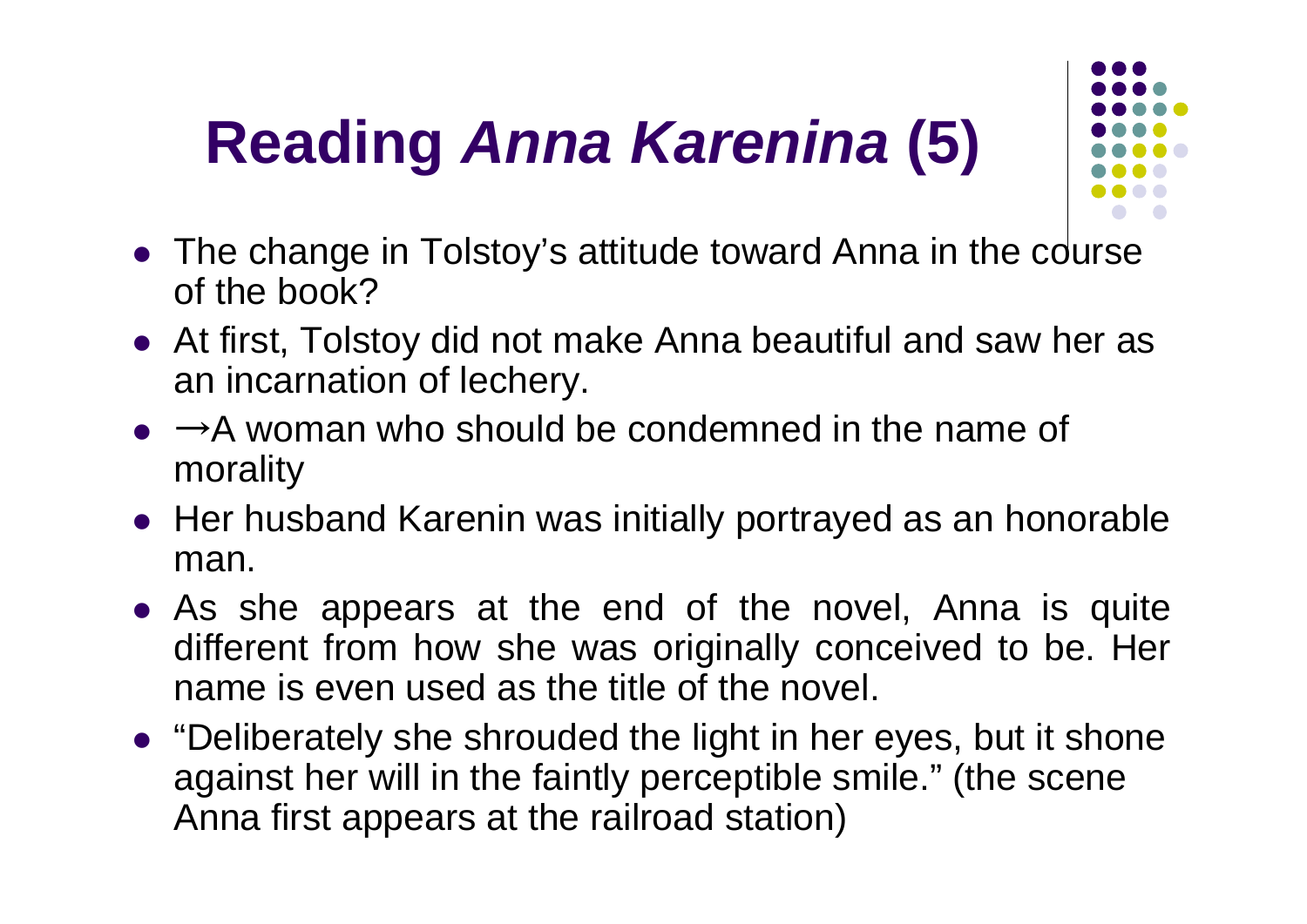**Soviet movie** *Anna Karenina* **(1967) Directed by Aleksandr Zarkhi Played by Tatyana Samojlova (left)**



copyright restrictions

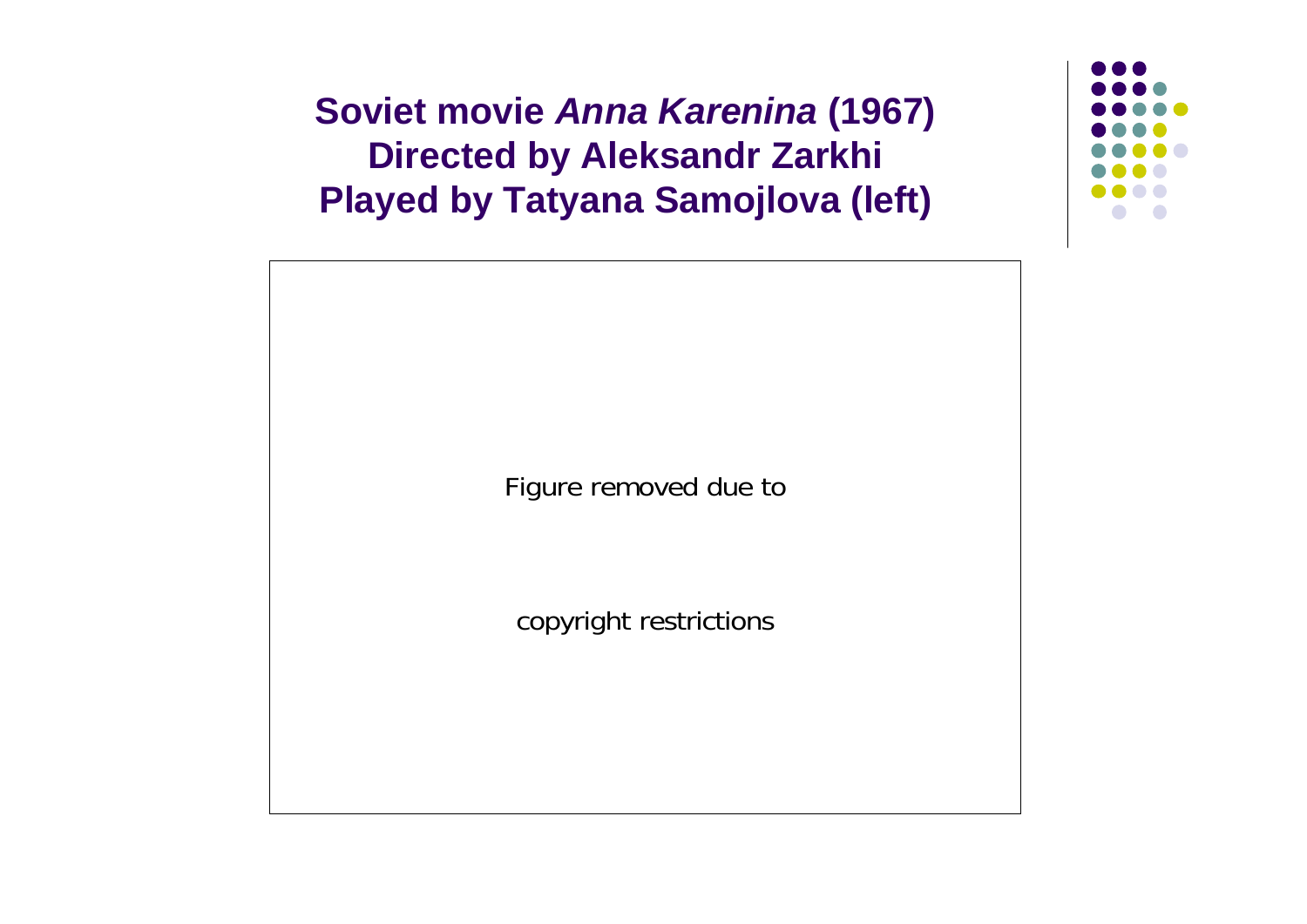# *The Death of Ivan Ilyich* **(1886)**

- A judge Ivan Ilyich, at the age of 45, dies from a most trivial cause.
- As he lays dying, he realizes that almost nobody truly loves him ———————————————————  $\rule{1em}{0.15mm}$  his lifelong friends and wife are hypocritical and calculating.
- $\bullet$  He gets terrified at the thought of his approaching death and comes to see the falsity of his life.
- However, at the end of the novel, "'Death is finished,' he said to himself. 'It is no more!' He drew in a breath, stopped in the midst of a sigh, stretched out, and died."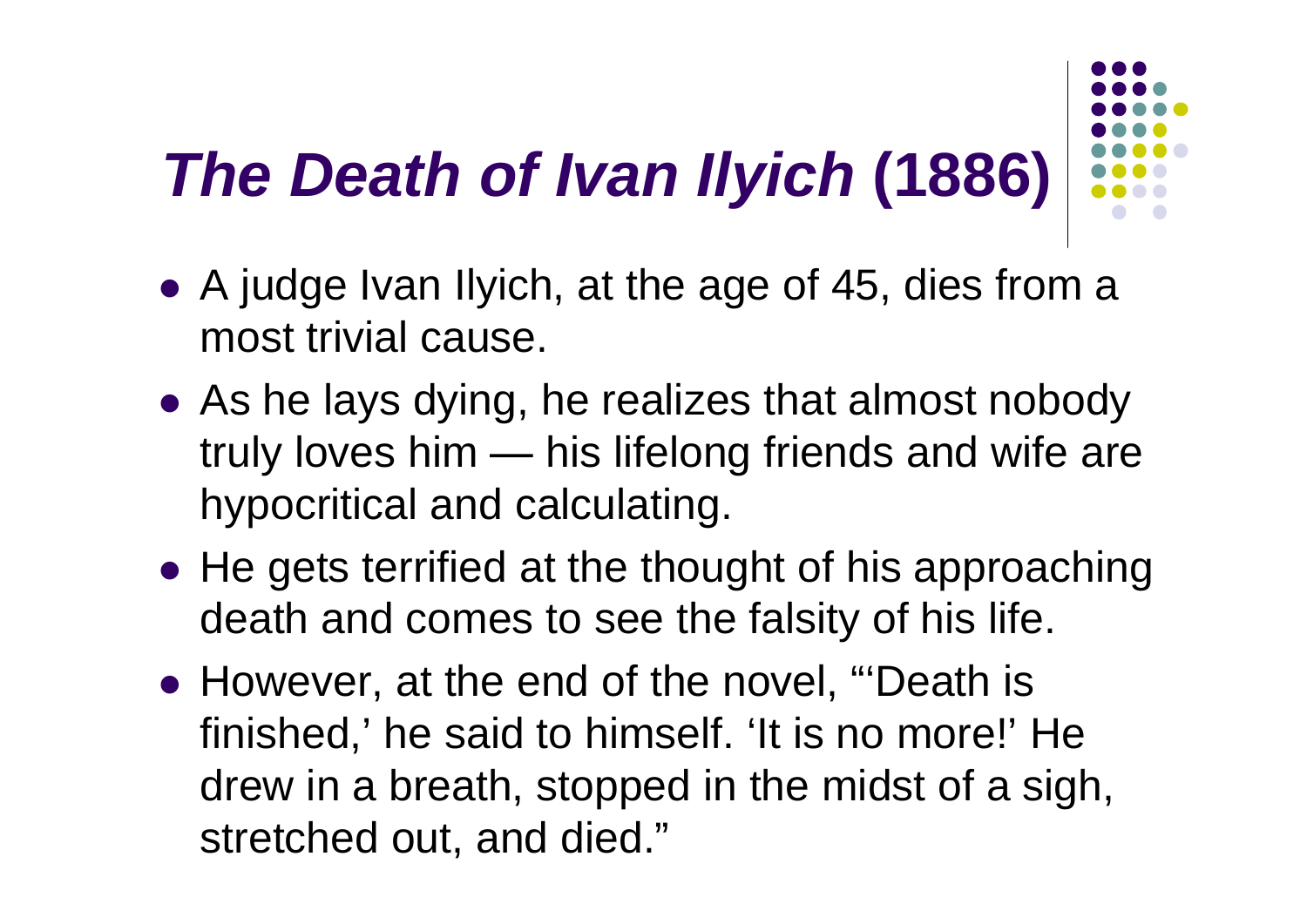#### **The Way the Author Died The** *Sensational* **Running Away and Death of Tolstoy**



- The flight and death of Tolstoy was immediately broadcast by the international media.
- The police tried to limit the access to his funeral procession, but thousands showed up to pay their respects.
- The death of Tolstoy caused debate also in Japan.
- Hakucho Masamune: "When I pored over Tolstoy's diaries, which recounted the whole story of his flight leading up to his death — his fear of God and of society, the way he snuck out of his house and went on his lonely journey, ending up dying in a ditch — it sounded so sorrowful but, at the same time, humorous…"
- $\bullet$ Hideo Kobayashi argued against him.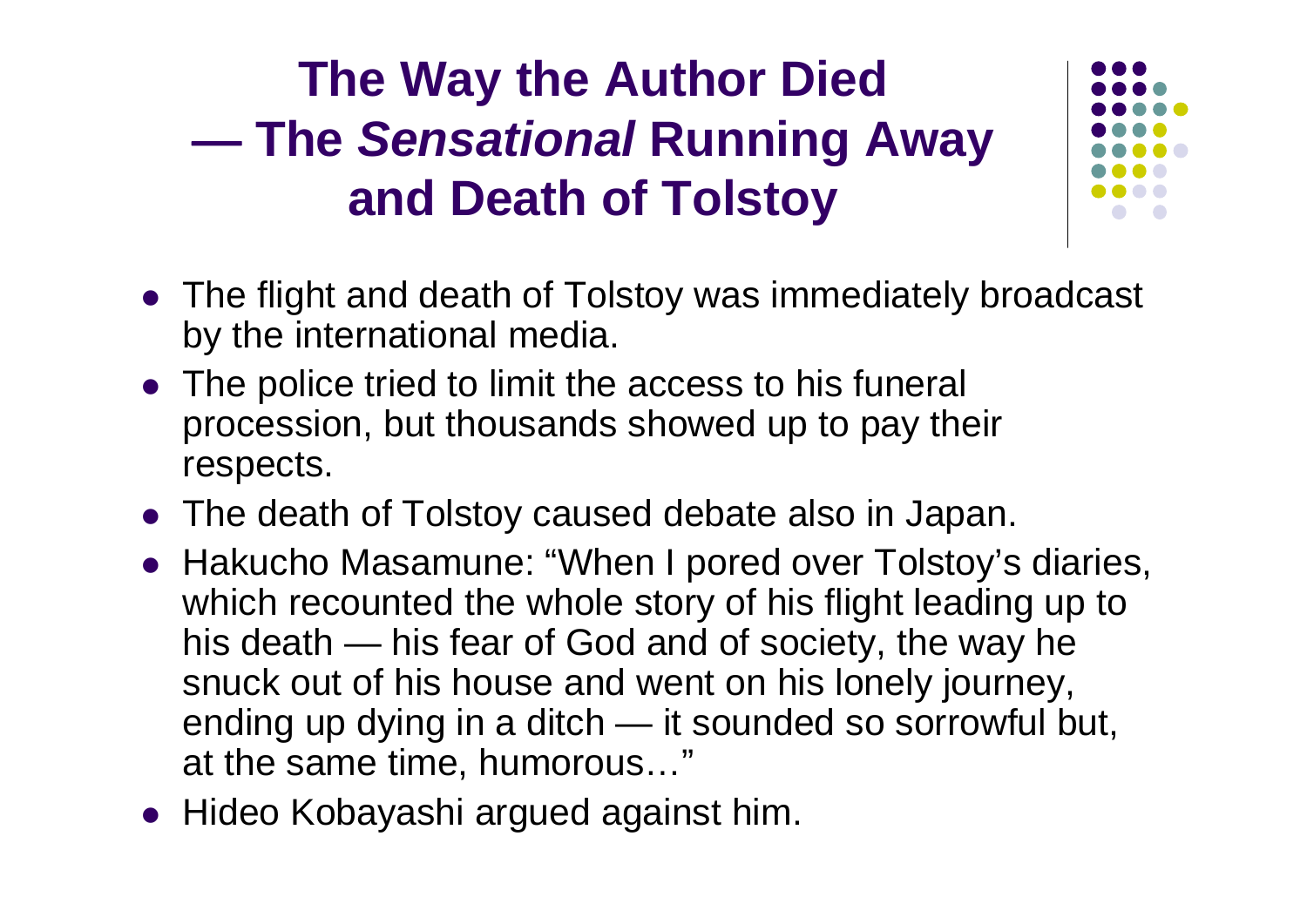

#### **Anton Pavlovich Chekhov**

#### z Антон Павлович Чехов

• Anton Pavlovich Chekhov

 $\bullet$  Born on 17 January 1860 (Manen 1)  $\bullet$ Died on 2 July 1904 (Meiji 37)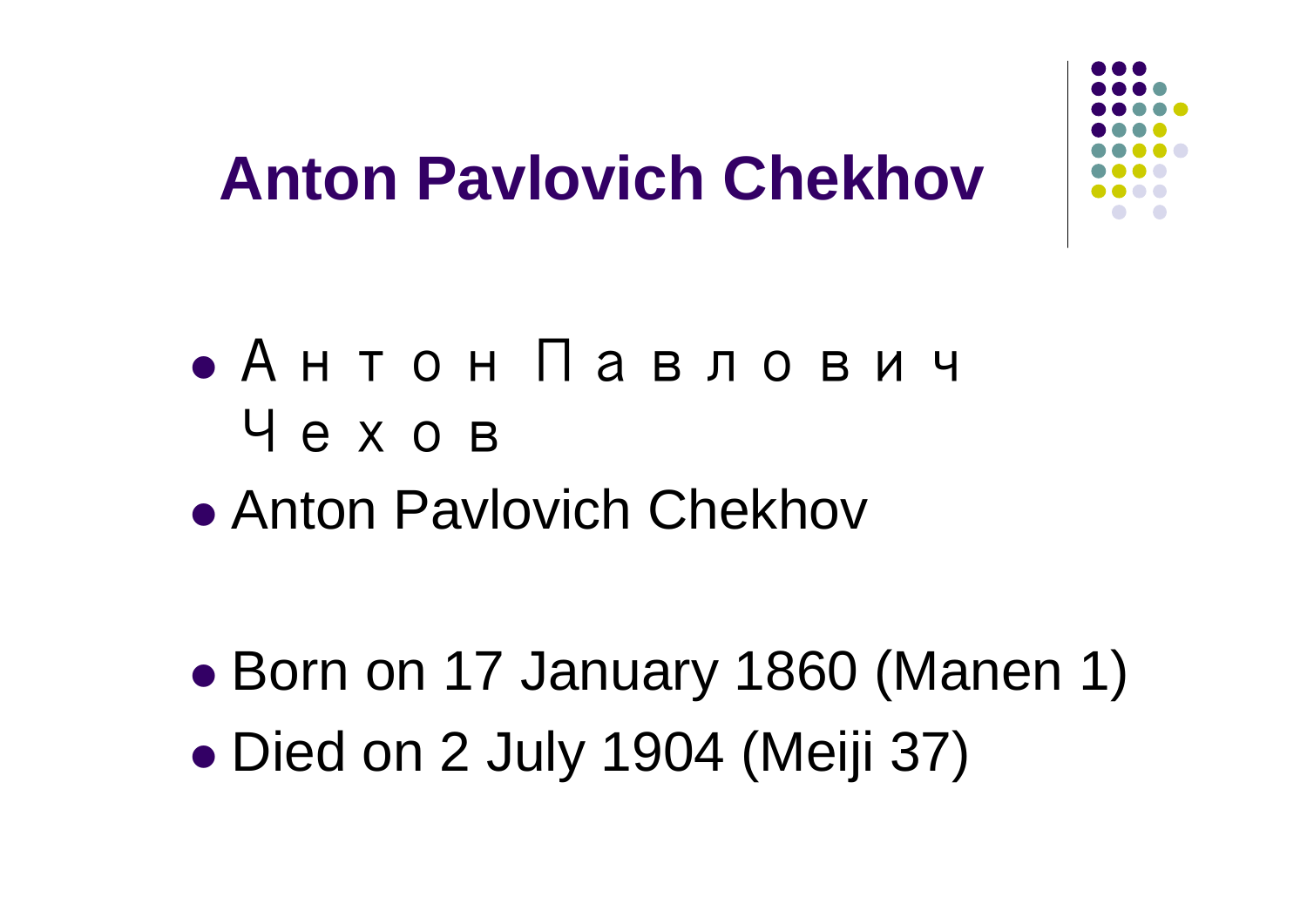#### **Portrait of Chekhov by Osip Braz (1898)**



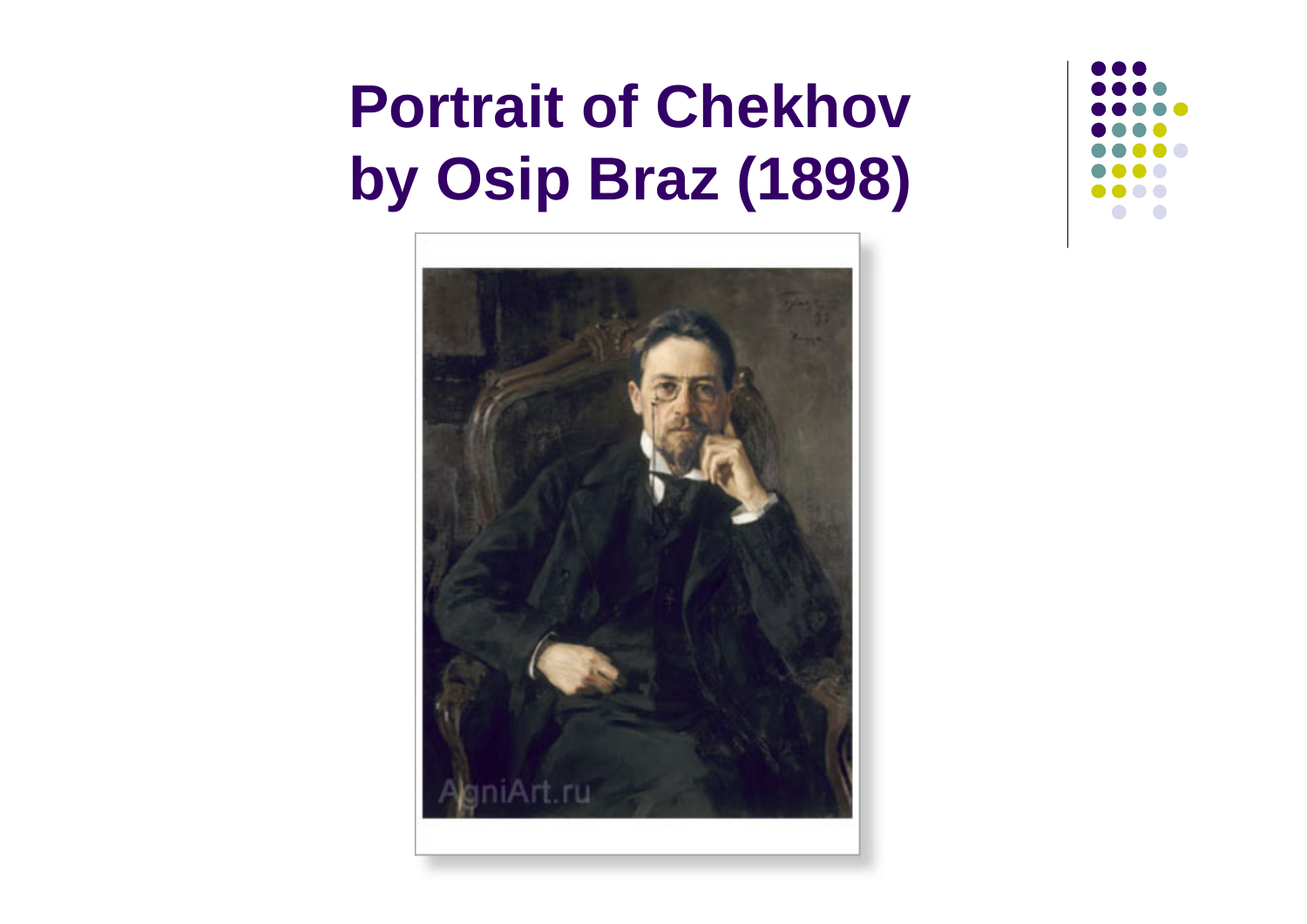#### **Chekhov's major works**



- **As the greatest short-story writer of all time**
- $\bullet$  *The Darling*, *The Lady with the Dog*, *The House with the Mezzanine*
- z *A Dreary Story*
- $\bullet$ **Classics of modern drama still frequently performed**
- $\bullet$ The early vaudevilles
- $\bullet$  The four great late masterpieces, *The Seagull*, *Uncle Vanya*, *The Three Sisters*, *The Cherry Orchard*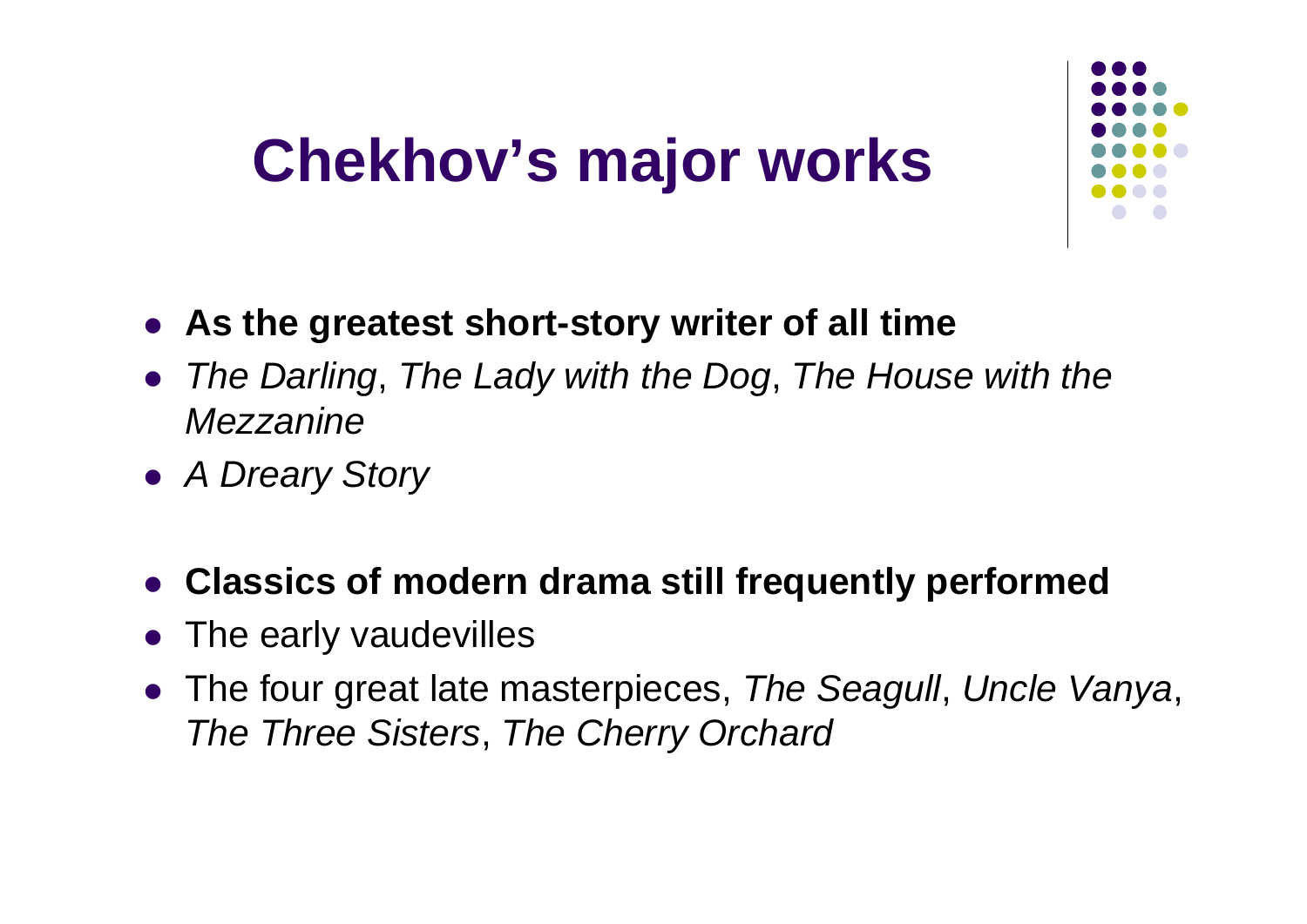# **"Ich sterbe" Chekhov facing death**

- 
- $\bullet$  Chekhov was ill with tuberculosis, which was a mortal illness at that time. He wrote his last works finally realizing clearly that he was facing death.
- 1904 July 2, Chekhov was in a German health resort. He called a doctor and loudly proclaimed, "*Ich sterbe* (I am dying)" in German. Giving up on treating him, the doctor ordered champagne for him. Chekhov said "It's a long time since I drank champagne…" He drained the glass and died, at the age of 44.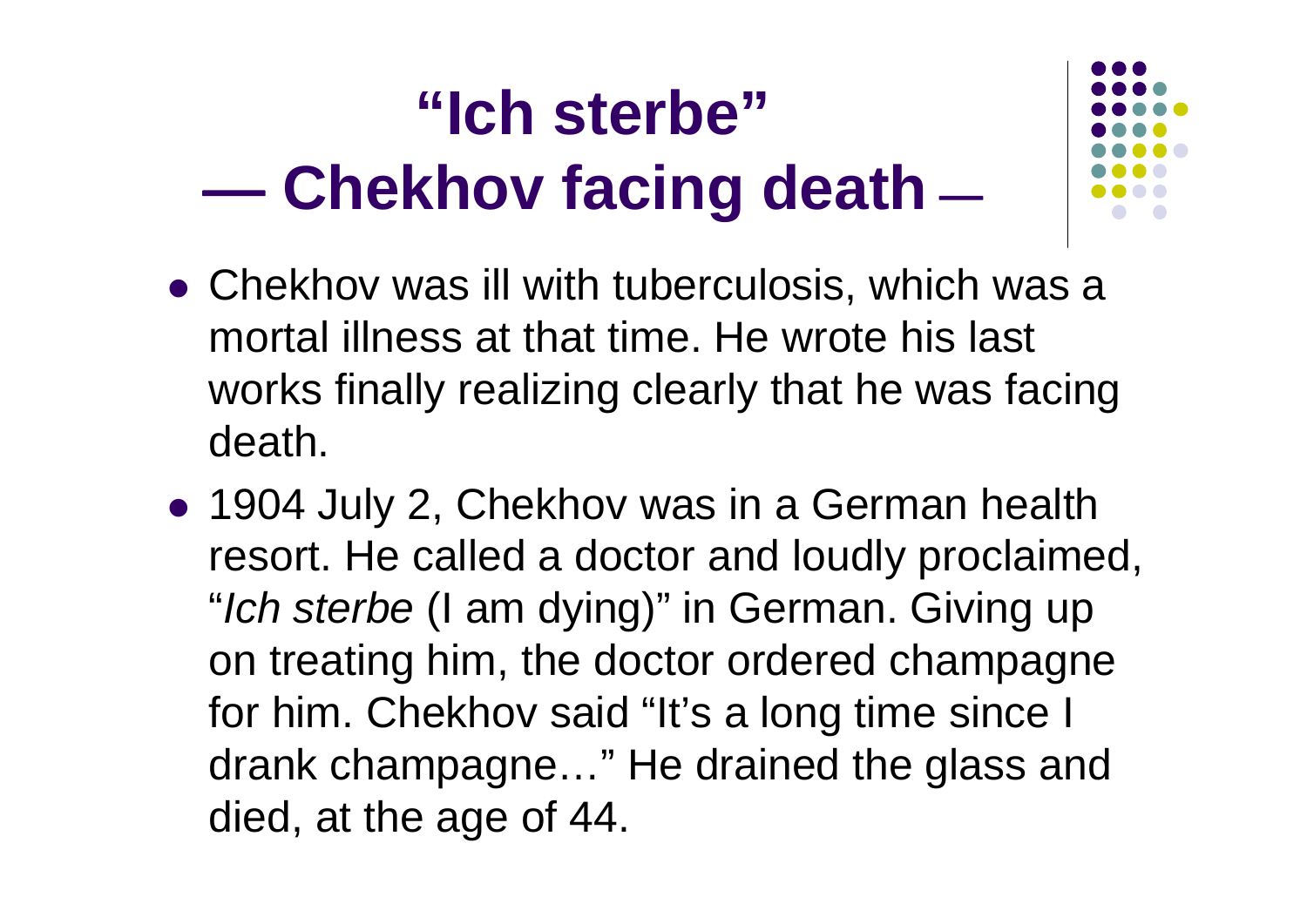### **The Play** *The Seagull*  **(first performed in 1896)**

- In 1988, two years after the first performance, the play was revived to acclaim by the Moscow Art Theatre (directed by Stanislavski and Nemirovich-Danchenko).
- Why does the main character, Treplyov (a young writer), commit suicide at the end of the play?
- What kind of "belief" will Nina, who gave up becoming an actress and apparently has been brought to ruin, be able to form and maintain?
- Why is the play classified as a "comedy"?